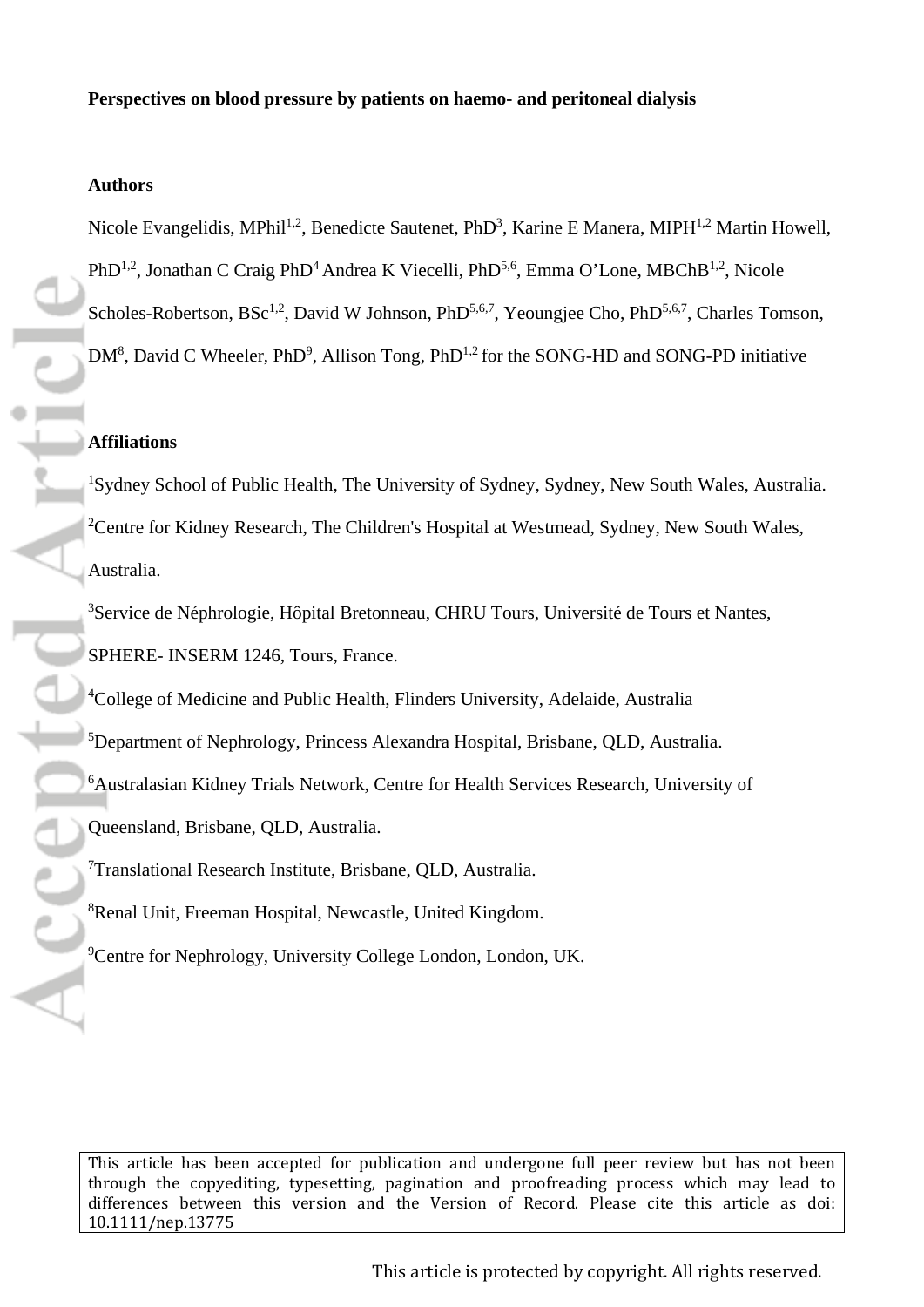# **Corresponding author:**

Nicole Evangelidis

Centre for Kidney Research, The Children's Hospital at Westmead, Westmead NSW 2145, Sydney, Australia

Tel: +61 466016200 | Email: nicole.evangelidis@sydney.edu.au

The authors report no conflict of interest.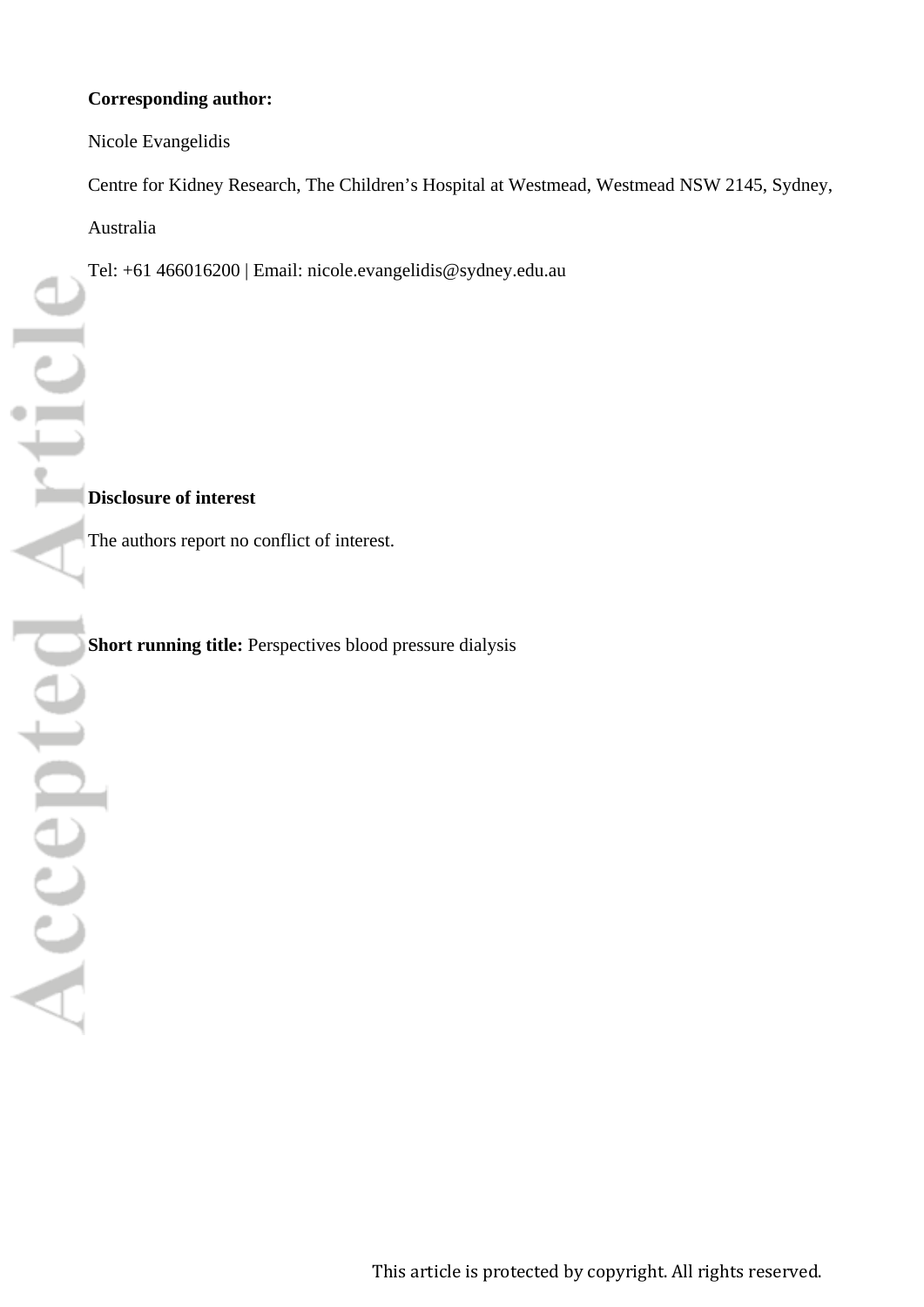### **Aim**

The management of blood pressure in patients requiring dialysis remains challenging and controversial. This study aimed to describe the perspectives of patients treated with peritoneal or haemodialysis regarding blood pressure, to inform patient-centred management.

We conducted a secondary thematic analysis of qualitative data from multiple datasets derived from the Standardised Outcomes in Nephrology (SONG) initiative. We extracted and analysed the responses of adult patients (aged 18 years or over) on haemodialysis and peritoneal dialysis, and their caregivers. Qualitative data were extracted from 26 focus groups, two international Delphi surveys and two consensus workshops completed as part of the SONG-Haemodialysis and SONG-

Collectively, the studies involved 644 patients and caregivers from 86 countries. We identified four themes: helpless and incapacitated (including the subthemes of disabling and debilitating symptoms, limiting ability to work, fear of "crashes" - a sudden drop in blood pressure - forced to depend on others); dismissed and ignored (disregarded as a problem, lacking information, education and reassurance); escalating medication burden; and taking control for improved self-management (determining thresholds in fluid management, establishing a routine for proactive monitoring).

**Princ Methods** Peritoneal dialysis projects. **Results**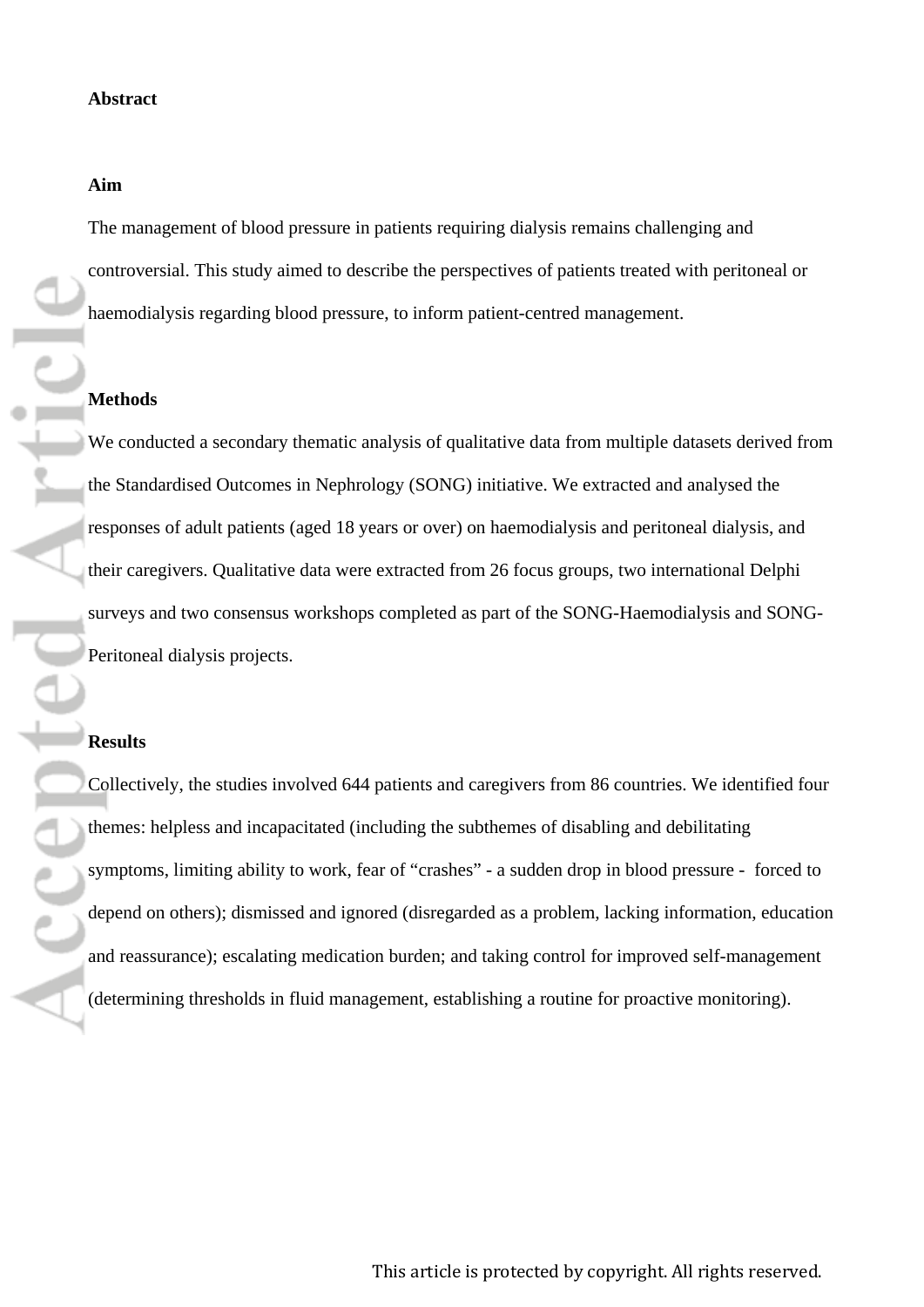### **Conclusion**

Blood pressure symptoms are debilitating for patients on dialysis and exacerbated by a perceived lack of information about how to understand and manage these symptoms. More patient-centred management of blood pressure, particularly symptom-causing blood pressure, in patients on dialysis is likely to substantially improve patient satisfaction and outcomes.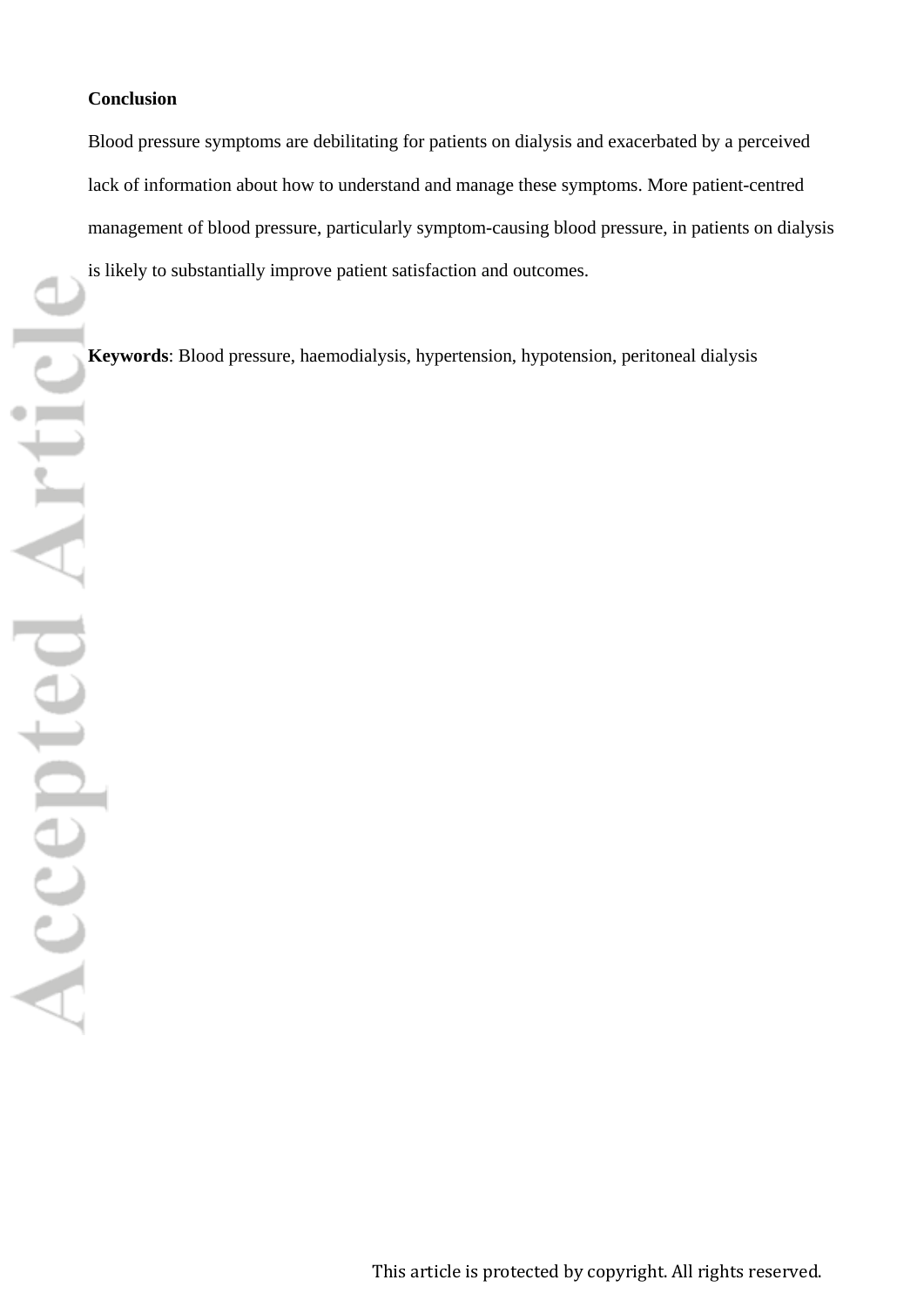#### **Introduction**

ortic

 $\frac{1}{\sqrt{2}}$ 

Blood pressure management in patients on dialysis remains a critical but controversial area. Intradialytic hypotension is a frequent complication that occurs in 10-20% of haemodialysis sessions and is associated with increased mortality, hospitalisation, myocardial dysfunction and distressing symptoms.<sup>1,2</sup> Hypertension is diagnosed in up to 70-90% of patients on haemodialysis and peritoneal dialysis, associated with cardiovascular morbidity and mortality, and often poorly controlled.<sup>3,4</sup> The major contributors to the pathogenesis of hypertension in people on dialysis are volume expansion and sodium excess. 4

Recommendations for blood pressure management in dialysis are often extrapolated from guidelines for the general population and include multiple strategies, such as anti-hypertensive medications, fluid management and dietary sodium restriction.2,4 Specific blood pressure targets in dialysis are uncertain due to a lack of clinical trials. Recently a pilot study was conducted to investigate the optimal blood pressure target in dialysis and this may lay the groundwork for a fullscale trial.<sup>5</sup> Observational data suggest that low blood pressure targets in dialysis may lead to worse outcomes, potentially due to higher risk of intradialytic hypotension.<sup>6,7</sup> International guidelines state that there is insufficient evidence to recommend an explicit blood pressure target in dialysis.<sup>8,9</sup> Some experts have argued that blood pressure targets cannot be generalised to the dialysis population and must be individually assessed for each patient.2

These problems highlight the need for further evidence pertaining to the management of blood pressure in dialysis, which encompasses data on patient perspectives and preferences to support

This article is protected by copyright. All rights reserved.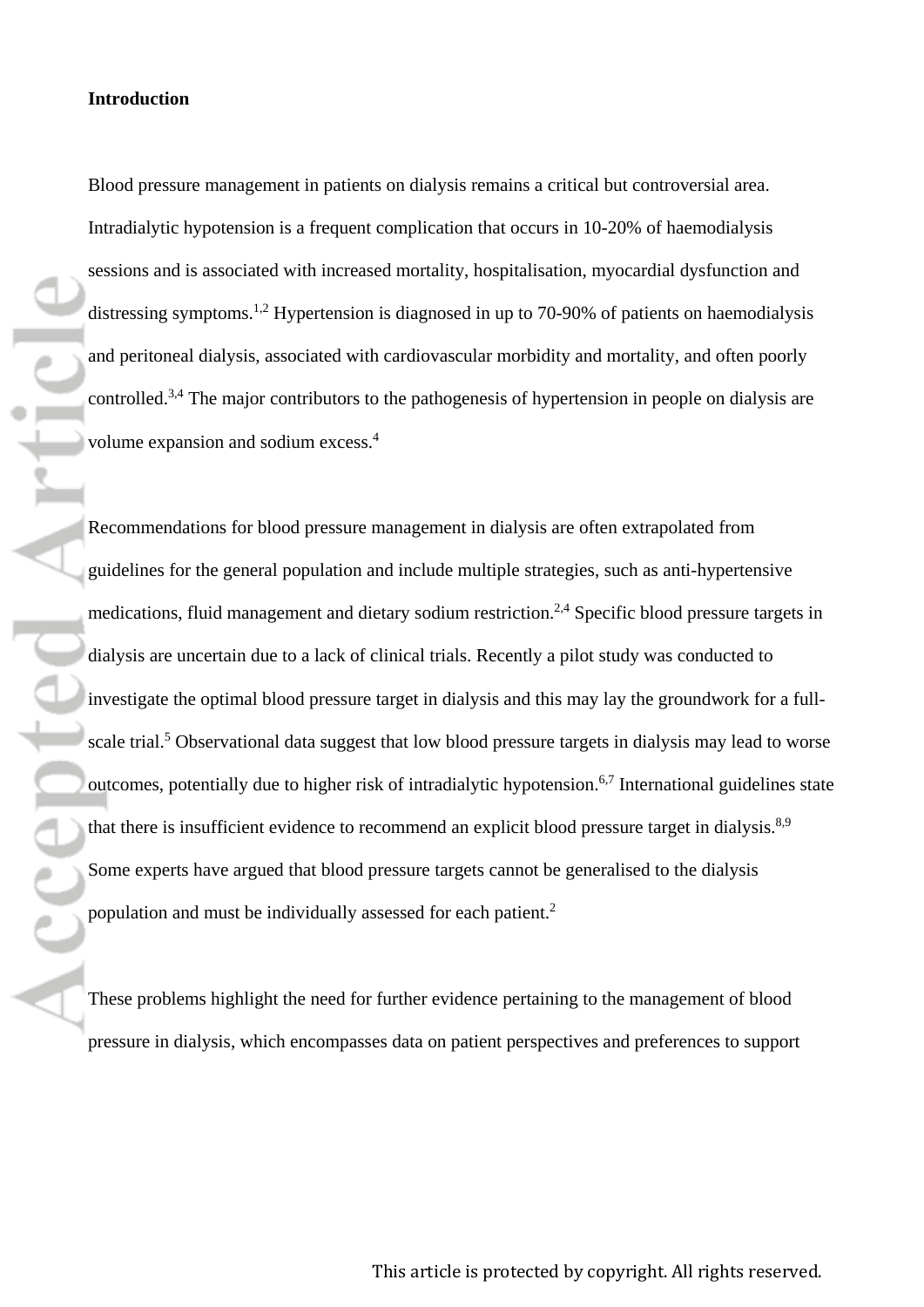shared decision making and patient enablement to promote the uptake of recommended strategies.<sup>10-</sup>  $12$  This study aimed to describe the experiences and perspectives of patients on haemodialysis and peritoneal dialysis regarding blood pressure, to inform patient-centred management.

# **Methods**

### Context and sources of data

We conducted secondary analysis of qualitative data from multiple datasets from the Standardised Outcomes in Nephrology (SONG) initiative. The SONG initiative was established to develop core outcome sets to be reported in trials across the spectrum of kidney disease. The SONG-HD core outcomes (i.e. to be reported in all trials) are mortality, cardiovascular disease, vascular access, and fatigue<sup>11</sup>. The SONG-PD core outcomes are mortality, technique survival, cardiovascular disease, infection and life participation.<sup>11</sup> Blood pressure is in the second tier of outcomes i.e. outcomes that are "critically important to some stakeholder groups, to be reported in some trials"<sup>11</sup> for both SONG-HD and SONG-PD.

Secondary analysis of qualitative data is the use of existing data that were collected to address a related or different research question, and is undertaken to maximise the use of the data collected that have not been analysed or used in the primary studies. <sup>13</sup> We extracted and analysed the responses of adult patients (aged 18 years or over) on haemodialysis (HD) and peritoneal dialysis (PD) and caregivers that were specifically related to blood pressure. We used data from patients on both HD and PD in order to understand the different experiences and perspectives from both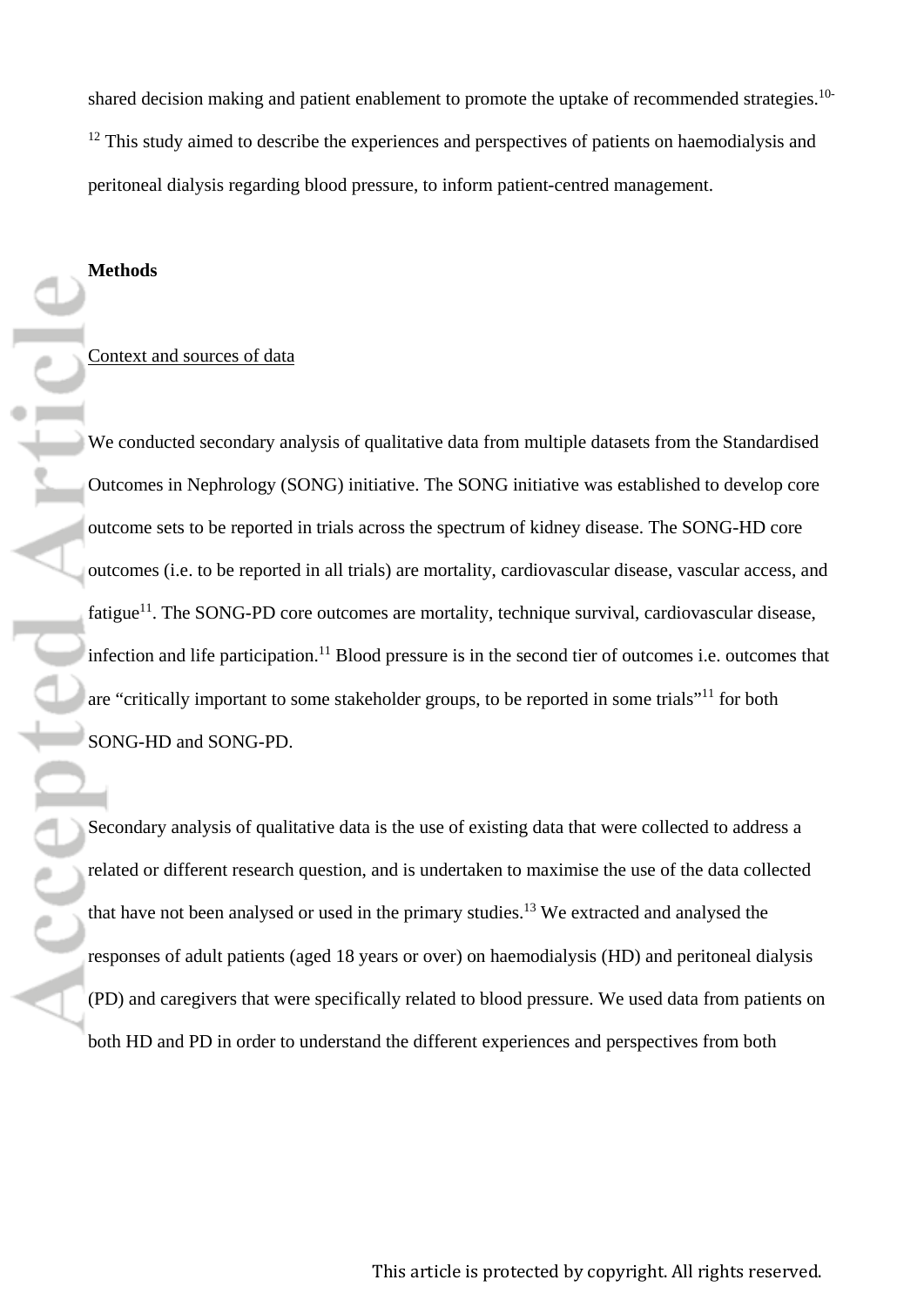dialysis modalities. The data were extracted from 26 focus groups<sup>12,14</sup>, free text comments from two international Delphi surveys<sup>10,15</sup> and two consensus workshops<sup>16</sup> completed as part of the SONG-HD and SONG-PD projects. This is all of the available data on dialysis from the SONG studies. These studies had a primary aim of describing patients' and health professionals' perspectives on critically important outcomes to be reported in trials in haemodialysis and peritoneal dialysis. Collectively, the studies involved 644 patients and caregivers from 86 countries. The institution review boards that provided ethics approval are listed in Supplementary File 1.

## Data extraction and analysis

**THE** 

We analysed the findings using thematic analysis and individually identified HD and PD data. All participant quotations were extracted from the original transcripts of the SONG-HD and SONG-PD focus groups (with nominal group technique) and consensus workshops, and from the online freetext responses in the SONG-HD and SONG-PD Delphi surveys. These were imported into HyperRESEARCH software (version 4.0.3; ResearchWare Inc., Randolph, Massachusetts, USA). Author N.E. reviewed the transcripts line by line and inductively identified and coded all concepts related to symptoms, decision-making, management, communication and education regarding blood pressure. We also compared themes by dialysis modality (haemodialysis and peritoneal dialysis), and with reference to hypertension and hypotension. The themes were discussed among N.E., B.S. and A.T. to ensure that they reflected the full range and depth of the data related to blood pressure.

**Results**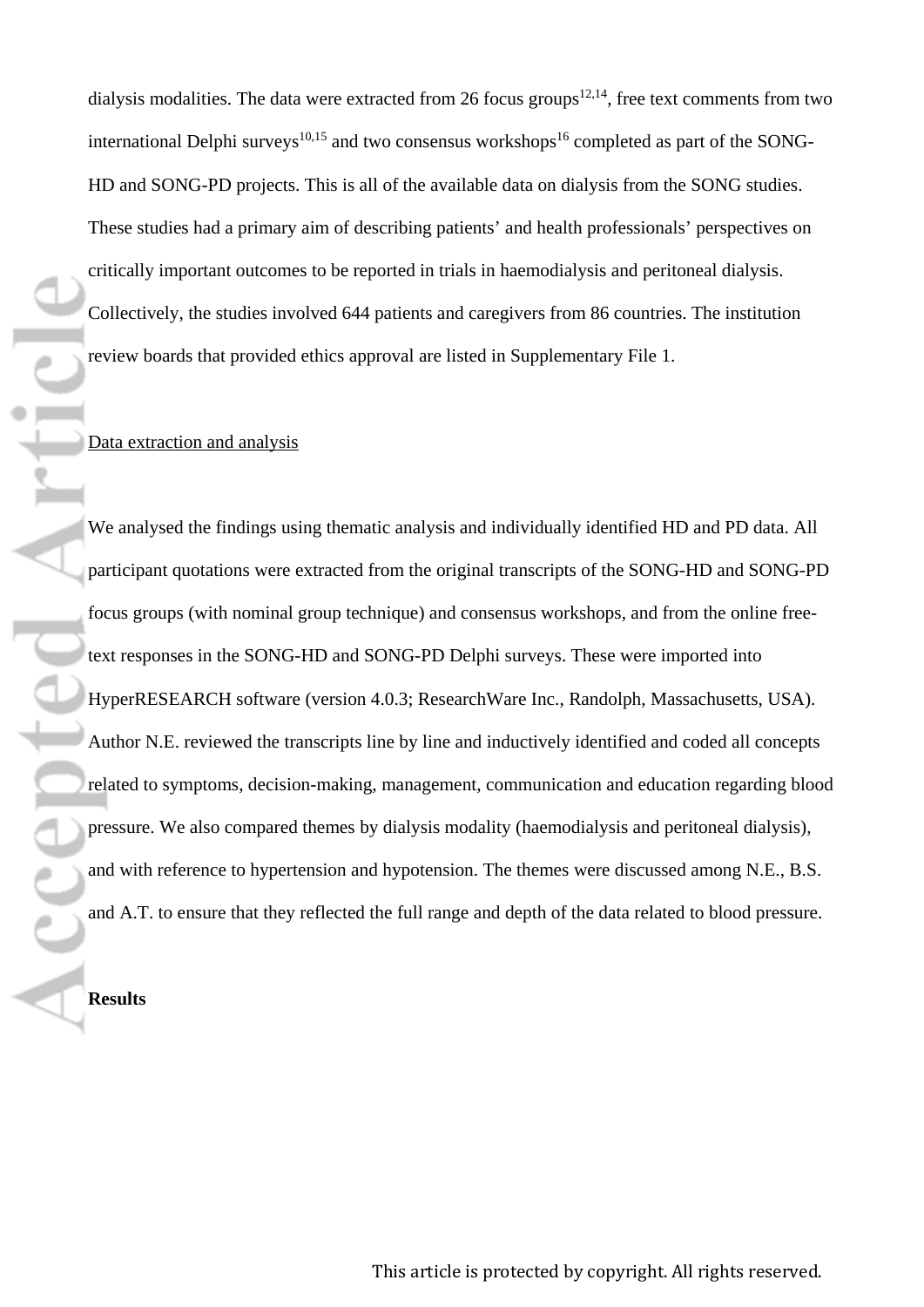The characteristics of participants are summarised in Table 1. For SONG-HD, 58 patients and 24 caregivers from 2 countries participated in the nominal group technique study, 168 patients and 34 caregivers from 73 countries participated in the Delphi study, and seven patients and one caregiver from 2 countries were involved in the consensus workshop. For SONG-PD, 81 patients and 45 caregivers from three countries participated in the nominal group technique study, 177 patients and 36 caregivers from 68 countries participated in the Delphi study and 13 patients and 6 caregivers from 2 countries were involved in the consensus workshop.

We identified four themes: helpless and incapacitated, dismissed and ignored, escalating medication burden, and taking control for self-management. These themes and subthemes are described below with reference to HD or PD, as well as hypertension and hypotension where it was clearly specified. The themes involved in each analysis are shown in Figure 1. Selected quotations for each theme are provided in Table 2. Participant quotations that have been published in prior studies are referenced accordingly.

# **Helpless and incapacitated**

*Disabling and debilitating symptoms*: For patients on HD and PD, the symptoms related to blood pressure were "incapacitating" and "completely debilitating". Hypotensive episodes produced symptoms including feeling "dizzy", "clammy", "light-headed", "sick," and fainting all of which constrained their ability to function. Some patients reported fainting on public transport or requiring a wheelchair when exiting a dialysis centre as a result of a drop in blood pressure. A caregiver described blood pressure as determining the type of day he and his wife, who was on PD would

This article is protected by copyright. All rights reserved.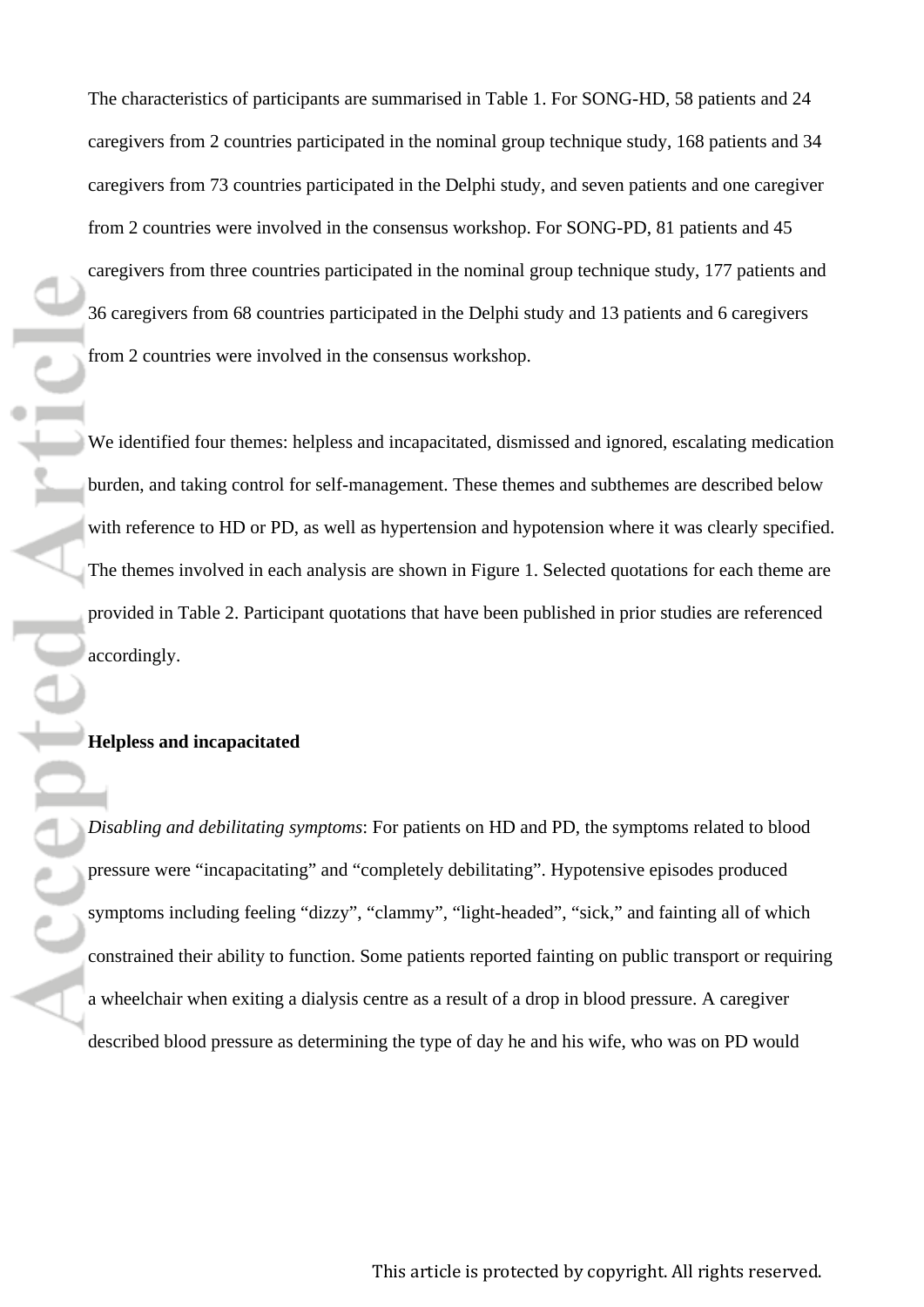have: "I've got number one as blood pressure, because that's what governs her. Her blood pressure's down, that's it, you're gone for the day, doesn't matter what the rest of them are. If her blood pressure's okay, then you have an okay sort of day" (PD).<sup>14</sup> These symptoms and consequences, primarily related to hypotension in HD and PD, made patients feel vulnerable and unable to function.

*Limiting ability to work*: The symptoms of low blood pressure impaired the ability to work in patients on HD and PD. In some instances, patients decided not to return to work due to hypotensive symptoms – "I would love to work part time as I miss the contact with the patients in the dental office I worked in. However, due to some tiredness and a low blood pressure problem it just would not work" (HD). Another patient almost fainted at work and had to lie down for part of her shift. She felt exasperated at the unpredictability of symptoms of low blood pressure that prevented her from working: "The frustrating thing is I can't do anything about it, and I have no way of planning when it's going to happen....I can't work lying flat on my back with my feet up the wall" (PD).

urtir.

*Fear of "crashes" (i.e. a sudden drop in blood pressure):* Patients on HD perceived the symptoms of a drop in blood pressure as "frightening", "scary", "dangerous" and "risky." They witnessed nurses looking "alarmed" when crashes occurred and observed other patients passing out in the dialysis unit. One patient explained that the fear of crashes prevented her from considering home dialysis: "I can't do home dialysis, I don't know how you guys can. I'm just too scared to do it. In case something goes wrong, and my blood pressure is a factor" (HD). One patient felt he could have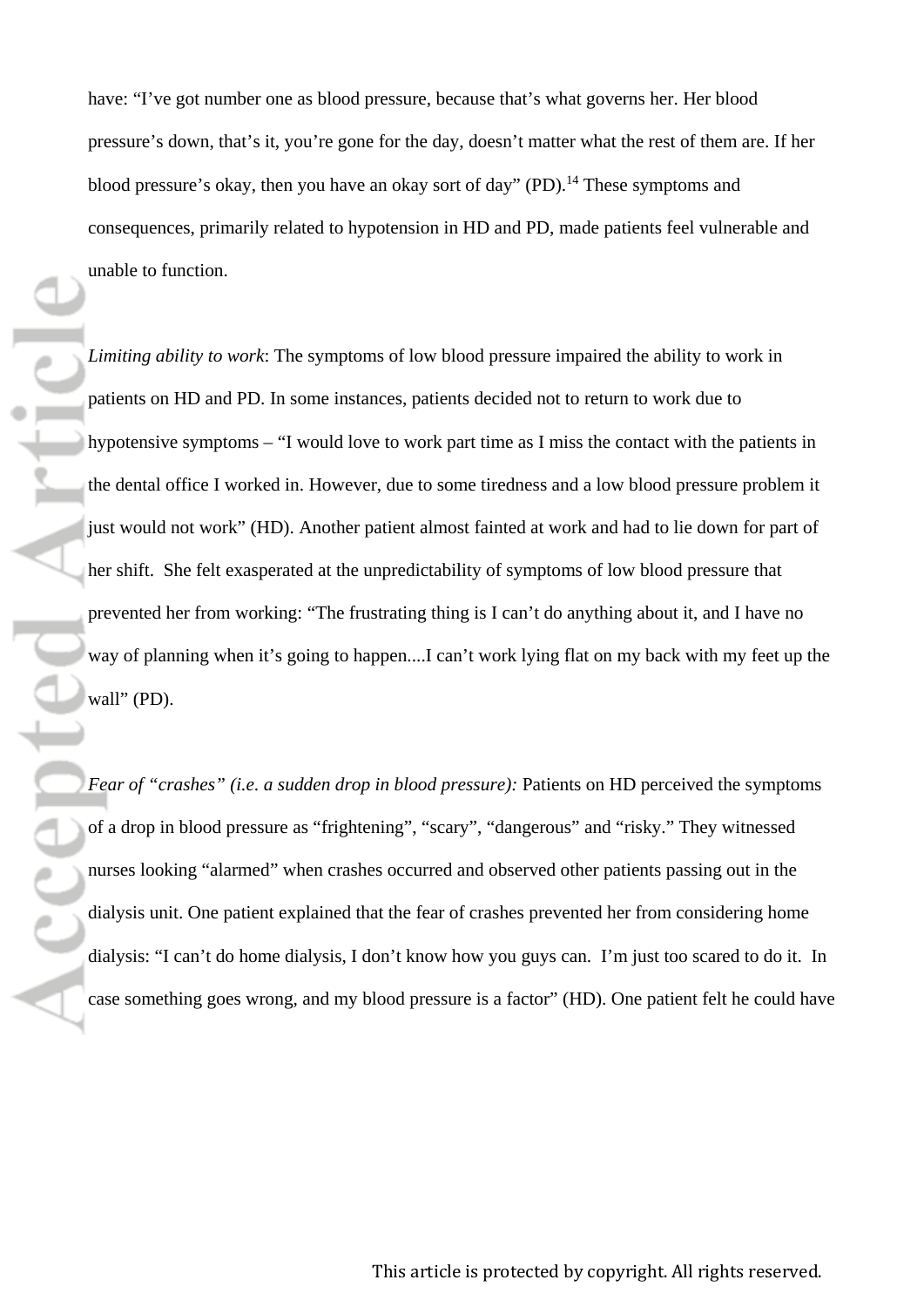"used more help understanding [hypotensive episodes]" (HD) so he could prevent several "dangerous" crashes occurring when he was learning how to use dialysis at home.

*Forced to depend on others:* Patients on HD felt they were entirely reliant on caregivers or health professionals to assist them with hypotensive episodes. These episodes often required immediate action, such as calling an ambulance, and could be stressful for everyone involved: "My husband's frantic, doesn't want to leave me" (HD). In the dialysis centre, patients depended on nurses to raise their feet, push their head down or run a saline drip to manage hypotensive symptoms. Patients felt powerless in managing these symptoms: "There's nothing you could do. I couldn't even speak"

# **Dismissed and ignored**

*Disregarded as a problem*: Some patients on HD believed the risks and problems related to their blood pressure were ignored or mis-managed by health professionals. Some patients sought a different nephrologist in the hope of receiving better management of blood pressure and considered that their condition improved when closer attention was paid to their blood pressure symptoms: "When discussing with doctors they ignore my blood pressure levels and tell me there is no problem. After changing doctor it was fixed" (HD). Some felt they were automatically prescribed medication for high blood pressure, but they wanted to understand the cause: "Because most of the doctors, they hear my thing [hypertension], they just started to prescribe medicine. And this one and the last doctor, this specialist, I feel more confident, because he wants to find out a cause. He's the only person who did that." (HD)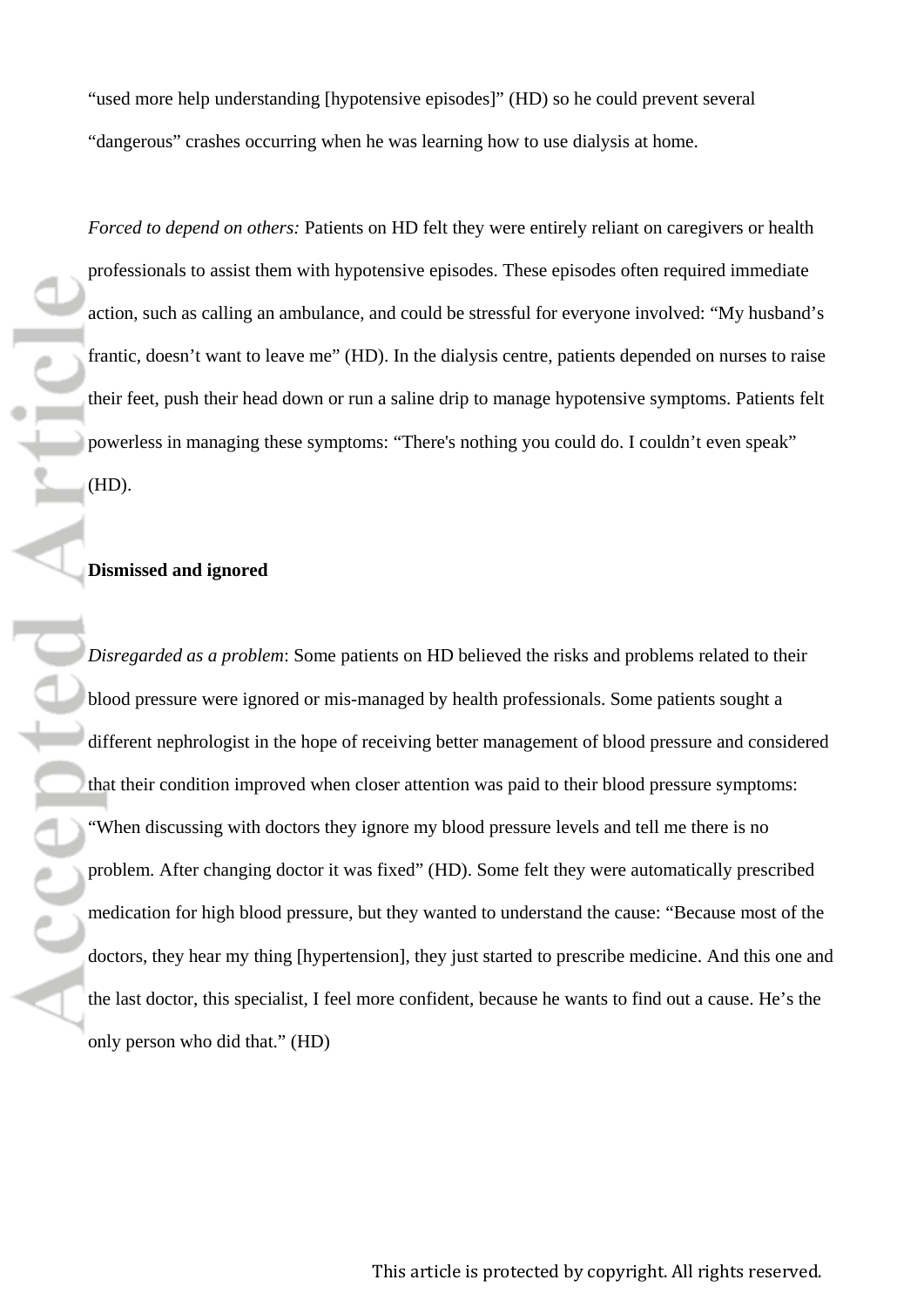mfil

*Lacking information, education and reassurance*: Patients on HD and PD felt hopeless and frustrated in being unable to obtain information about the causes, risks and treatment options related to their blood pressure symptoms. They had unresolved concerns and wanted to understand the cause of the fluctuating symptoms of blood pressure: "So for me, I've always wanted to know what it is that triggers the blood pressure behaviour and no one has ever, ever been able to explain it to me" (HD). Patients were discouraged when communicating with nephrologists, GPs and nurses who they perceived were unsure or unclear about blood pressure. For some patients, their blood pressure results were a "mystery" (HD) or being "investigated" (PD) without any resolution – "Sometimes our [blood pressure] results are so varied that even doctors and nurses, and nurse practitioners themselves can't understand – And it's a big concern because it's really – it's a big part of your body" (HD). Some patients also felt powerless because they were dependent on doctors to translate their blood pressure results and were unsure how these results related to their physical symptoms and whether they were at increased risk of conditions, such as "heart disease" (HD) or "brain damage" (PD).

Patients felt confused about what type of medication was needed to manage their blood pressure and were concerned about nephrotoxic side effects which they believed were not communicated to them: "The medication that the doctors were giving me on there was just helping destroy my kidneys a lot faster than usual and I had no idea of this. But nobody ever told me that, how was I supposed to know?" Patients felt they were being "experimented on" in relation to blood pressure medication and would like to understand more about why their blood pressure can fluctuate.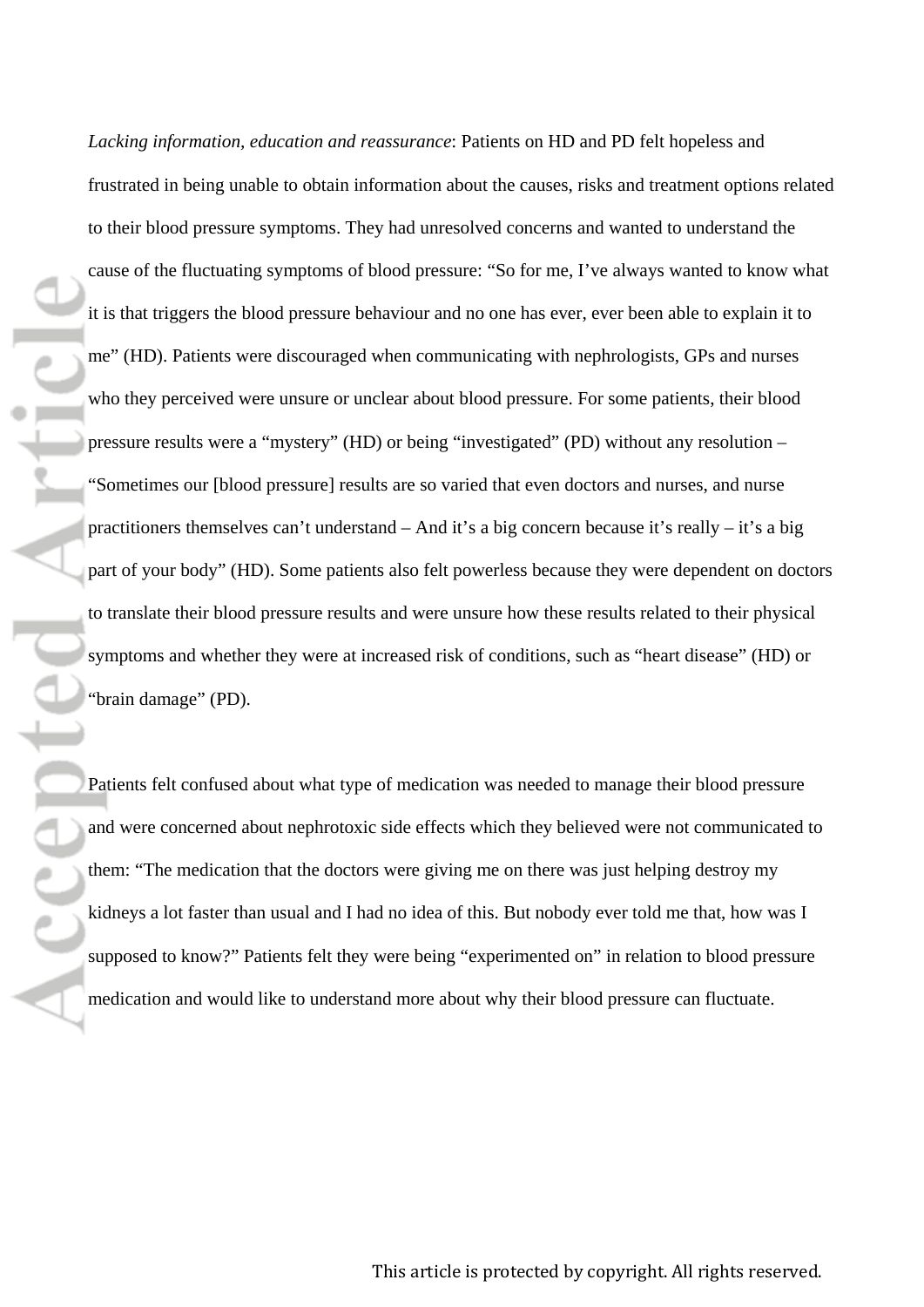The increasing number of blood pressure medications, in addition to other types of medication (such as for cholesterol and diabetes), elevated the burden of polypharmacy and patients felt overwhelmed: "the doctors keep piling medications" (HD). Patients felt "worried" that the medication burden would continue to increase and be an "ongoing problem" and were concerned about how it limited their lifestyle. Patients on PD explained they were taking three tablets each day for blood pressure or 7 or 8 different tablets in total: "The pill burden is actually increasing for me" (PD). Many patients experienced multiple conditions such as diabetes, high cholesterol and hypertension, which further added to their medications and intensified feelings of poor health.

# **Taking control for self-management**

*Determining thresholds in fluid management*: Patients on HD and PD believed that understanding and controlling their fluid levels were "critical" and allowed for better control of blood pressure symptoms and could prevent hypotensive episodes: "So by taking control, this became a manageable thing" (HD). This led to a greater sense of empowerment and awareness of how their body functioned: "So you have to know yourself. You have to know your patterns" (HD). Some patients also believed that controlling fluids and limiting sodium in their diet would mean they would not require blood pressure medication. Being aware of fluid levels enabled better selfmanagement that could lead to a reduced need for medications and prevent the distressing symptoms of high or low blood pressure.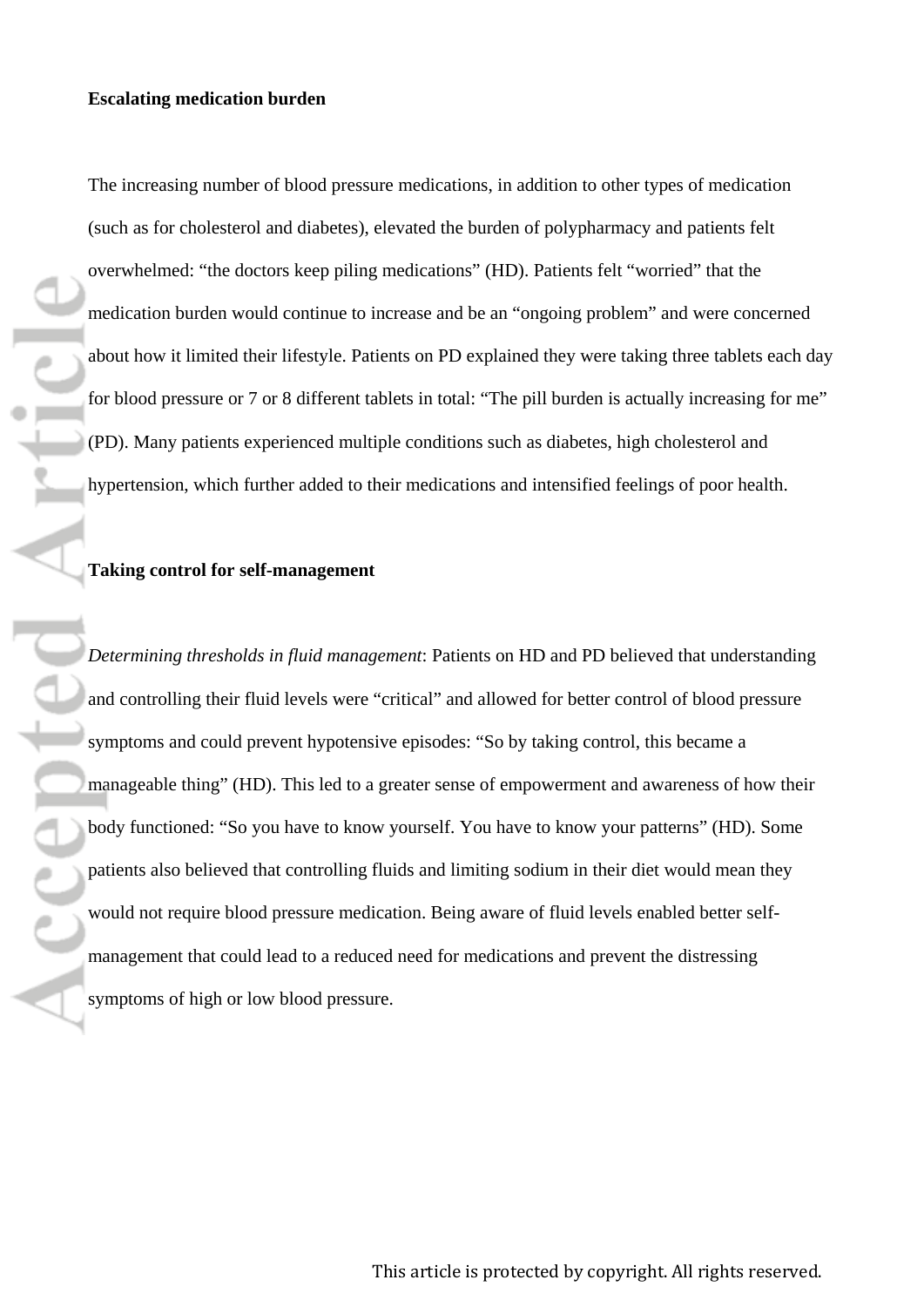*Establishing a routine for proactive monitoring*: Patients mostly on PD regularly monitored blood pressure and fluid levels, which they believed led to better self-management of blood pressurerelated symptoms, such as feeling "dizzy", "light-headed" or "sick". For many, recording results was a rewarding task and patients likened themselves to, "a school kid with your little book" (PD). It also felt satisfying and motivating to monitor results and view progress: "I test my blood pressure, I do it once a day, and I get really excited because lately it's been almost perfect" (PD). Many described the routine of monitoring and testing as a duty which was the "most important" and "vital" aspect of keeping their blood pressure under control: "good management is so important for a good outcome" (PD). For some, the task of monitoring blood pressure was shared and supported by caregivers: "My blood pressure is monitored several times a week by my wife" (PD). This also included setting phone reminders for taking blood pressure medication which enabled better adherence to medication. Many believed omitting to regularly observe blood pressure could have serious consequences for their health, such as increasing the risk of cardiovascular disease, as well as place other people at risk: "we do running sheets and everything 'cause I'm thinking if I'm going through day by day with high blood pressure and I'm driving and I've got kids in the car and all sorts of things, well then, I'm putting everyone at risk" (HD).

### **Discussion**

Patients on HD and PD experienced debilitating symptoms mainly related to hypotension, which caused them to depend on others, instigated fear and helplessness, and limited their ability to work, contributing to disempowerment (see Figure 1). Some patients felt that clinicians did not acknowledge or address fluctuating blood pressure nor explain the cause of their blood pressure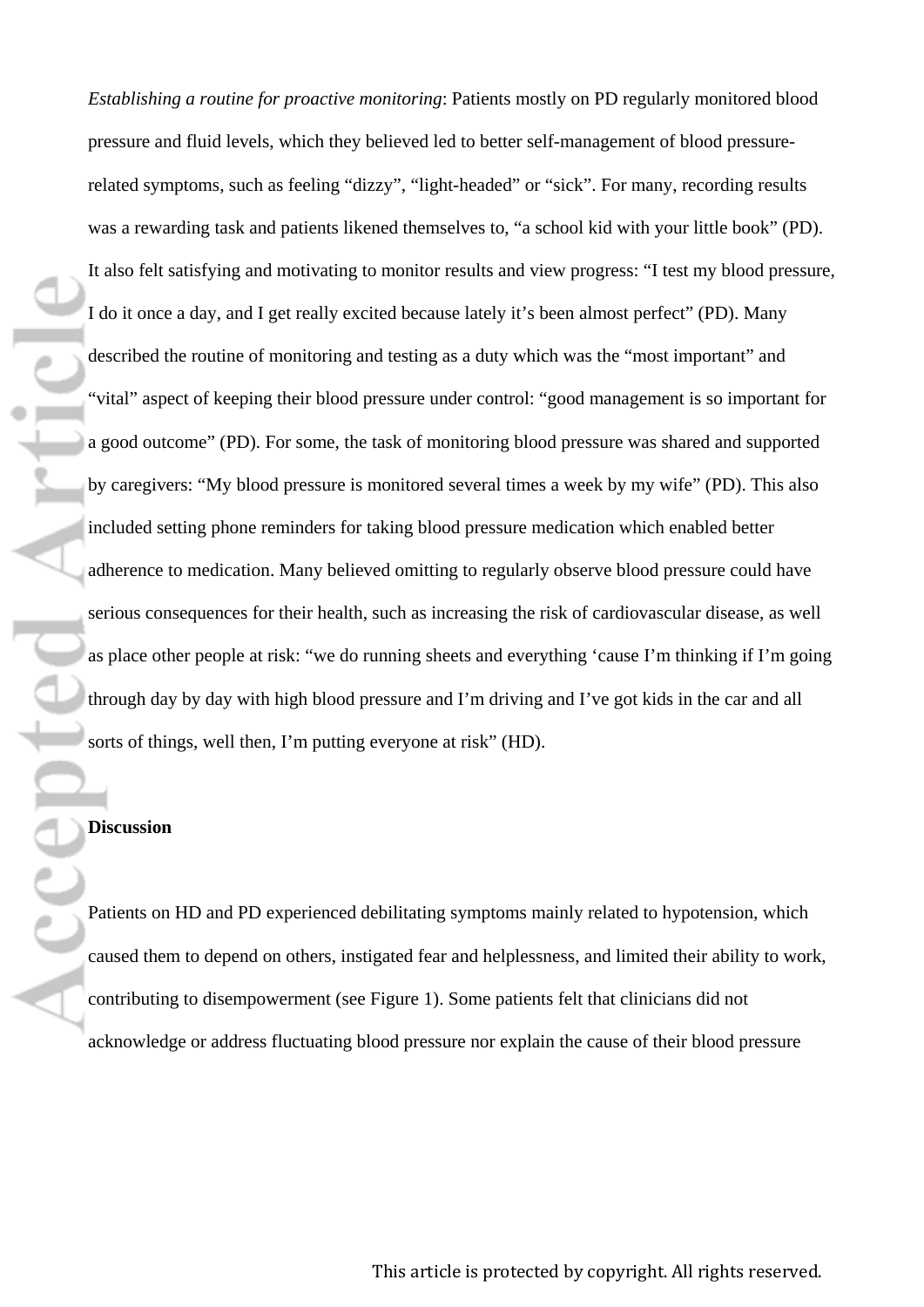symptoms. They were concerned about taking multiple medications because this increased their sense of powerlessness. For patients on HD and PD, they believed fluid management was crucial for self-management of symptoms. For patients on PD, establishing a routine for monitoring their blood pressure by using log books or blood pressure monitoring machines at home was an important way to gain control, manage symptoms and increase empowerment (Figure 1). We did not identify any themes that were specific based upon HD location (i.e. home HD vs. in-centre HD).

Our findings reflect the results of other studies about dialysis-related symptoms, which have also highlighted the distressing impact of hypotensive episodes.<sup>17-19</sup> In a study of 550 patients on haemodialysis, intradialytic hypotension was the second most common symptom, being reported by 76% of patients.<sup>17</sup> Studies of hypertension in the general population have also reported dissatisfaction with polypharmacy and a lack of information from health professionals being associated with non-adherence to treatment.<sup>20</sup> The benefits of self-management practices, such as home blood pressure monitoring, have previously been shown and echo our findings that patients feel empowered by self-management and monitoring their own blood pressure and fluid levels.<sup>18,21-</sup> 23

urtie

This study is based on a comprehensive data set, including perspectives of patients and caregivers from more than 86 countries. It has generated additional insights specifically into the challenges of managing blood pressure and its impact on patients that were not analysed or reported in the primary studies. There are some potential limitations; the source studies were conducted in mostly English-speaking participants from high-income countries.<sup>10-12,14,15</sup> We also acknowledge the potential limitations in secondary analysis of qualitative data. The depth and breadth of the data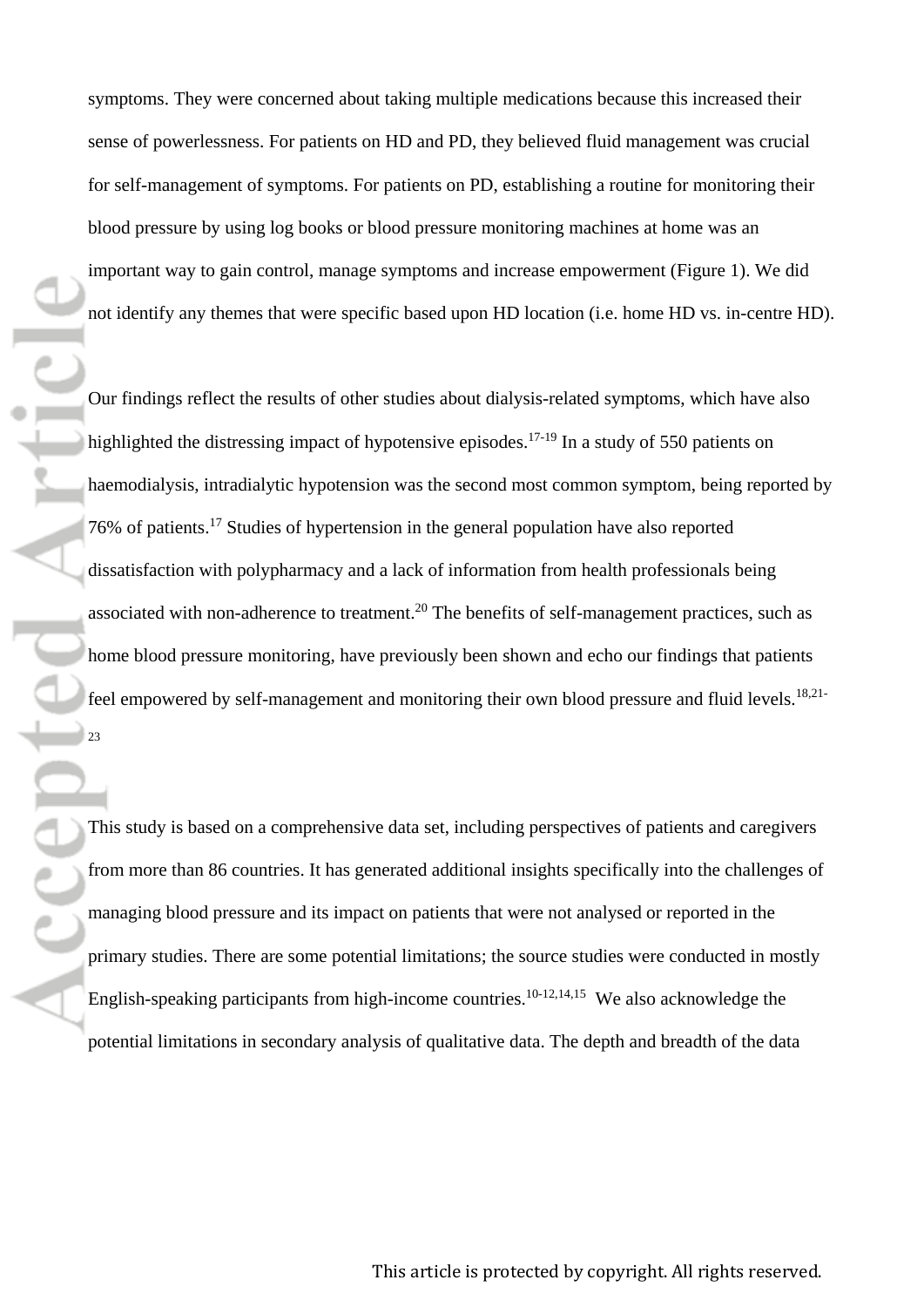may be limited as specific probing questions related to blood pressure may not have been included in the original studies. We restricted this study to patients on dialysis, however, we acknowledge it is important to investigate the perspectives of patients with CKD who are not on dialysis.

Our findings highlight opportunities to improve the management and awareness of blood pressure in dialysis through increased education and shared decision making. Educational interventions to support self-management in patients on HD have demonstrated improvements in dialysis-related symptoms (such as interdialytic weight gain), adherence to treatment, increased self-efficacy and self-management skills, and have also been associated with lower levels of anxiety and depression.24,25 Shared decision aids have been used successfully in interventions supporting patient preferences about choice of dialysis modality,<sup>26</sup> but their use in the context of blood pressure is not well-understood due to a lack of research in this area.

Further research on blood pressure should take into account patient viewpoints and what they may be willing to "trade off" in order to improve quality of life. Discrete choice experiments may provide further insight into understanding and weighing up the long-term benefits associated with blood pressure management against adverse outcomes. Similar patient preference studies have already been performed in nephrology reporting preferences for dialysis modality, $27$  treatment in kidney transplantation,<sup>28</sup> end of life care,<sup>29</sup> management of anaemia in HD,<sup>30</sup> and relocation for patients on dialysis in remote communities.<sup>31</sup>

Blood pressure symptoms are overwhelming for patients on dialysis and are exacerbated by a perceived lack of information about the cause and management of these symptoms, which are often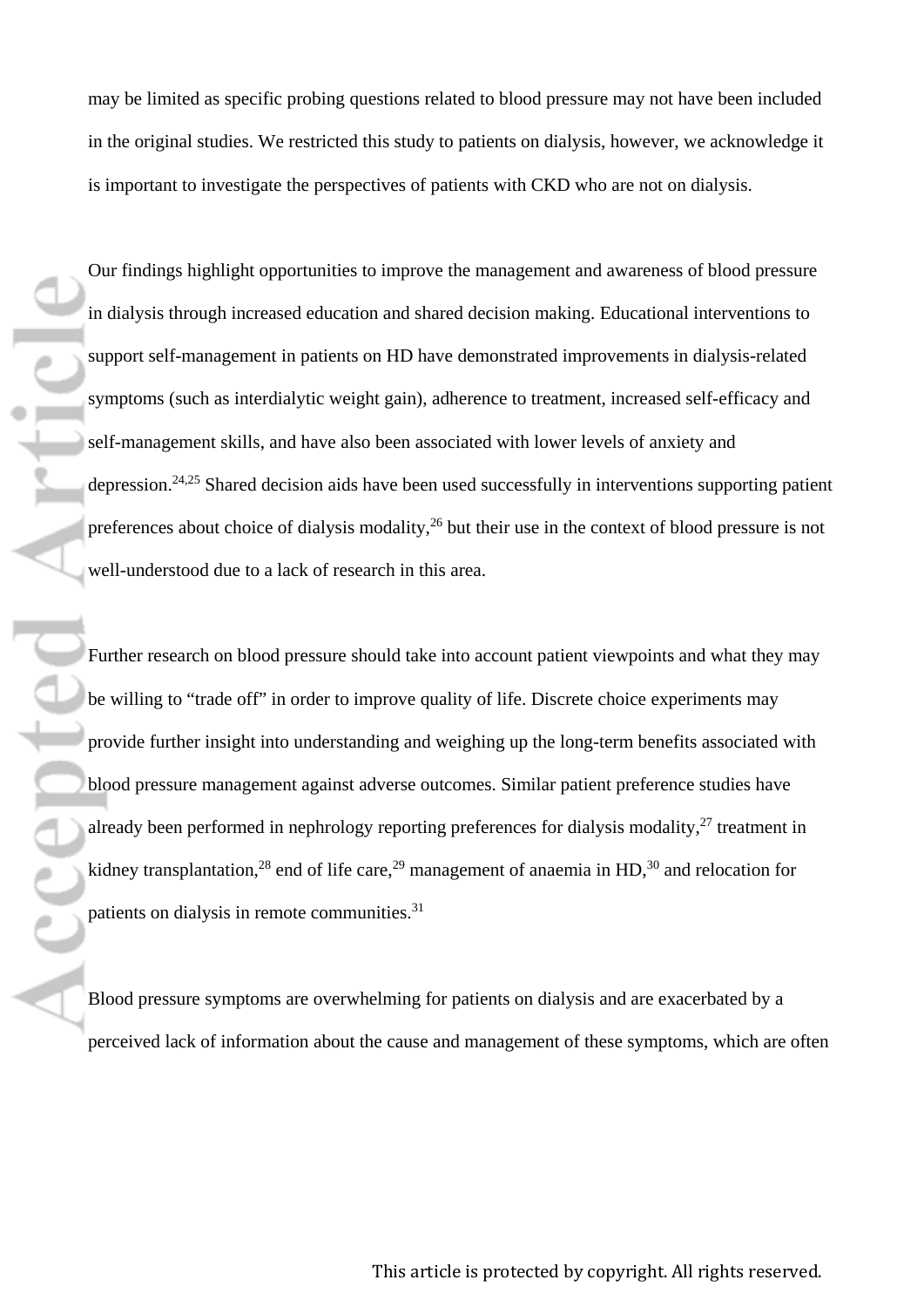unpredictable and frightening. Improved decision-making between patients, caregivers and health professionals may improve satisfaction with dialysis treatment and allow for patient-centred management of symptoms.

This article is protected by copyright. All rights reserved.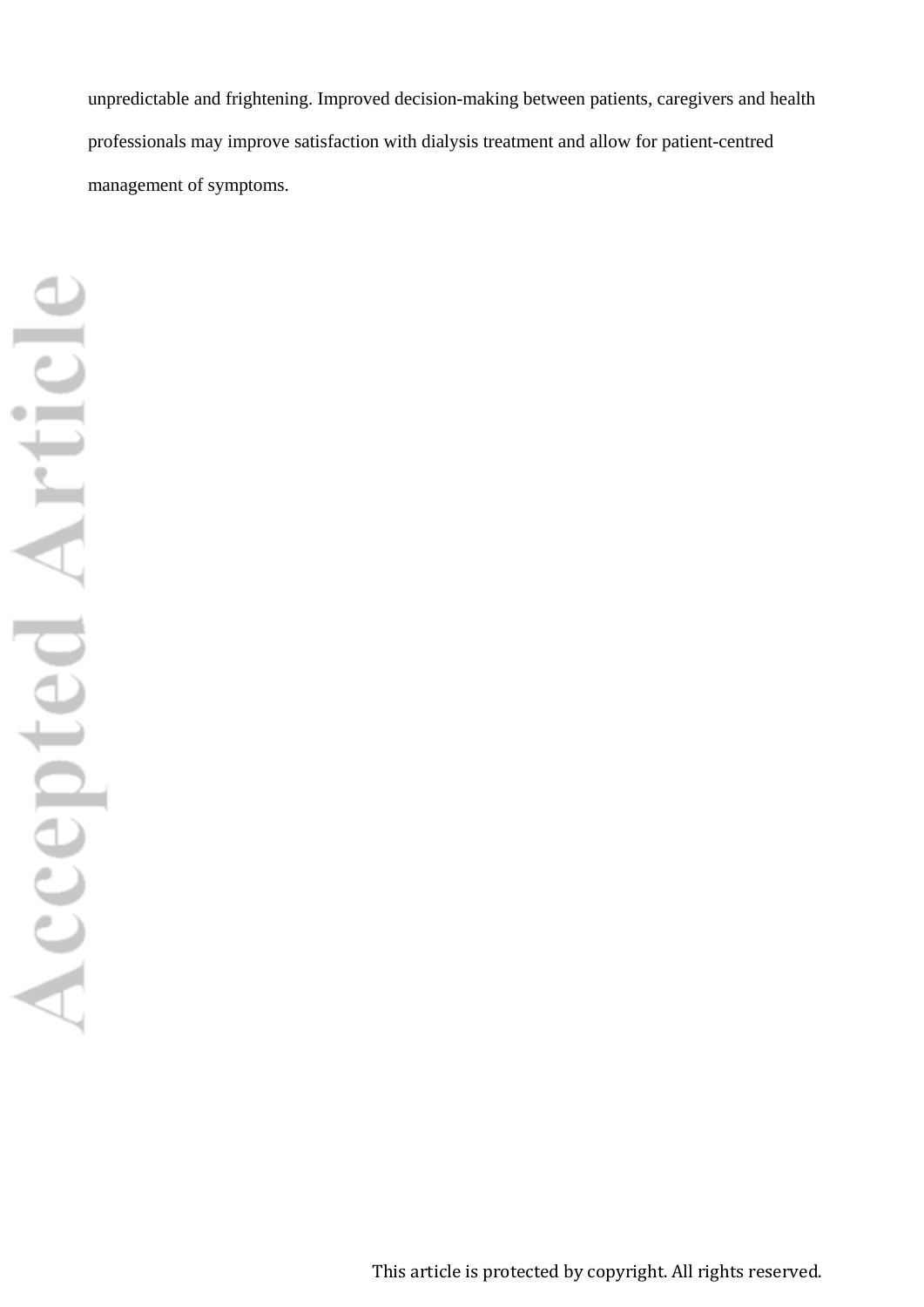# **References**

- 1. Flythe JE, Xue H, Lynch KE, Curhan GC, Brunelli SM. Association of mortality risk with various definitions of intradialytic hypotension. *J Am Soc Nephrol.* 2015;26(3):724-734.
- 2. Agarwal R, Flynn J, Pogue V, Rahman M, Reisin E, Weir MR. Assessment and management of hypertension in patients on dialysis. *J Am Soc Nephrol.* 2014;25(8):1630- 1646.
	- dialysis. *Semin Dial.* 2003;16(2):101-105.
- 3. Levin A. Clinical epidemiology of cardiovascular disease in chronic kidney disease prior to dialysis. *Semin Dial.* 2003;16(2):101-105.<br>
4. Sarafidis PA, Persu A, Agarwal R, et al. Hypertension in dialysis patients: a 4. Sarafidis PA, Persu A, Agarwal R, et al. Hypertension in dialysis patients: a consensus document by the European Renal and Cardiovascular Medicine (EURECA-m) working group of the European Renal Association - European Dialysis and Transplant Association (ERA-EDTA) and the Hypertension and the Kidney working group of the European Society of Hypertension (ESH). *J Hypertens.* 2017;35(4):657-676.
	- 5. Miskulin DC, Gassman J, Schrader R, et al. BP in Dialysis: Results of a Pilot Study. *J Am Soc Nephrol.* 2018;29(1):307-316.
	- Davenport A, Cox C, Thuraisingham R. Achieving blood pressure targets during dialysis improves control but increases intradialytic hypotension. *Kidney Int.* 2008;73(6):759-764.
	- 7. Tentori F, Hunt WC, Rohrscheib M, et al. Which targets in clinical practice guidelines are associated with improved survival in a large dialysis organization? *J Am Soc Nephrol.*  2007;18(8):2377-2384.
	- 8. Daugirdas JT, Depner TA, Inrig J, et al. KDOQI Clinical Practice Guideline for Hemodialysis Adequacy: 2015 Update. *Am J Kidney Dis.* 2015;66(5):884-930.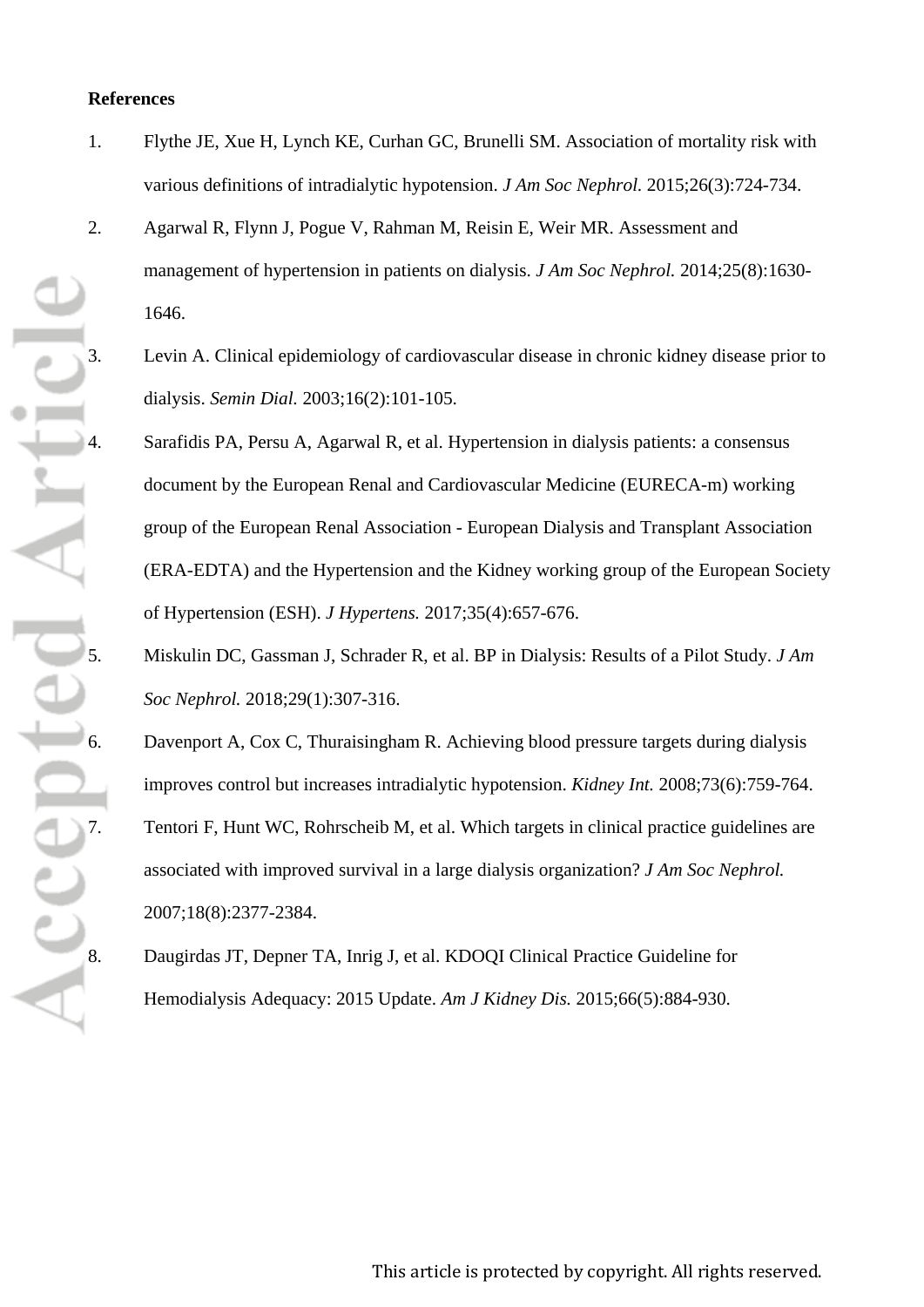- 9. Levin NW, Kotanko P, Eckardt KU, et al. Blood pressure in chronic kidney disease stage 5D-report from a Kidney Disease: Improving Global Outcomes controversies conference. *Kidney Int.* 2010;77(4):273-284.
- 10. Evangelidis N, Tong A, Manns B, et al. Developing a Set of Core Outcomes for Trials in Hemodialysis: An International Delphi Survey. *Am J Kidney Dis.* 2017;70(4):464-475.
- 11. Tong A, Manns B, Wang AYM, et al. Implementing core outcomes in kidney disease: report of the Standardized Outcomes in Nephrology (SONG) implementation workshop. *Kidney Int.* 2018;94(6):1053-1068.
- 12. Urquhart-Secord R, Craig JC, Hemmelgarn B, et al. Patient and Caregiver Priorities for<br>
12. Urquhart-Secord R, Craig JC, Hemmelgarn B, et al. Patient and Caregiver Priorities for<br>
12. Urquhart-Secord R, Craig JC, Hemme Outcomes in Hemodialysis: An International Nominal Group Technique Study. *Am J Kidney Dis.* 2016;68(3):444-454.
	- 13. Tate JA, Happ MB. Qualitative Secondary Analysis: A Case Exemplar. *J Pediatr Health Care.* 2018;32(3):308-312.
	- 14. Manera KE, Johnson DW, Craig JC, et al. Patient and Caregiver Priorities for Outcomes in Peritoneal Dialysis: Multinational Nominal Group Technique Study. *Clin J Am Soc Nephrol.*  2019;14(1):74-83.
	- consensus-based core outcome domains for trials in peritoneal dialysis. *Kidney Int.* 2019.
- 15. Manera KE, Tong A, Craig JC, et al. An international Delphi survey helped develop<br>
15. Manera KE, Tong A, Craig JC, et al. An international Delphi survey helped develop<br>
16. Tong A, Manns B, Hemmelgarn B, et al. Establ 16. Tong A, Manns B, Hemmelgarn B, et al. Establishing Core Outcome Domains in Hemodialysis: Report of the Standardized Outcomes in Nephrology-Hemodialysis (SONG-HD) Consensus Workshop. *Am J Kidney Dis.* 2017;69(1):97-107.
	- 17. Caplin B, Kumar S, Davenport A. Patients' perspective of haemodialysis-associated symptoms. *Nephrol Dial Transplant.* 2011;26(8):2656-2663.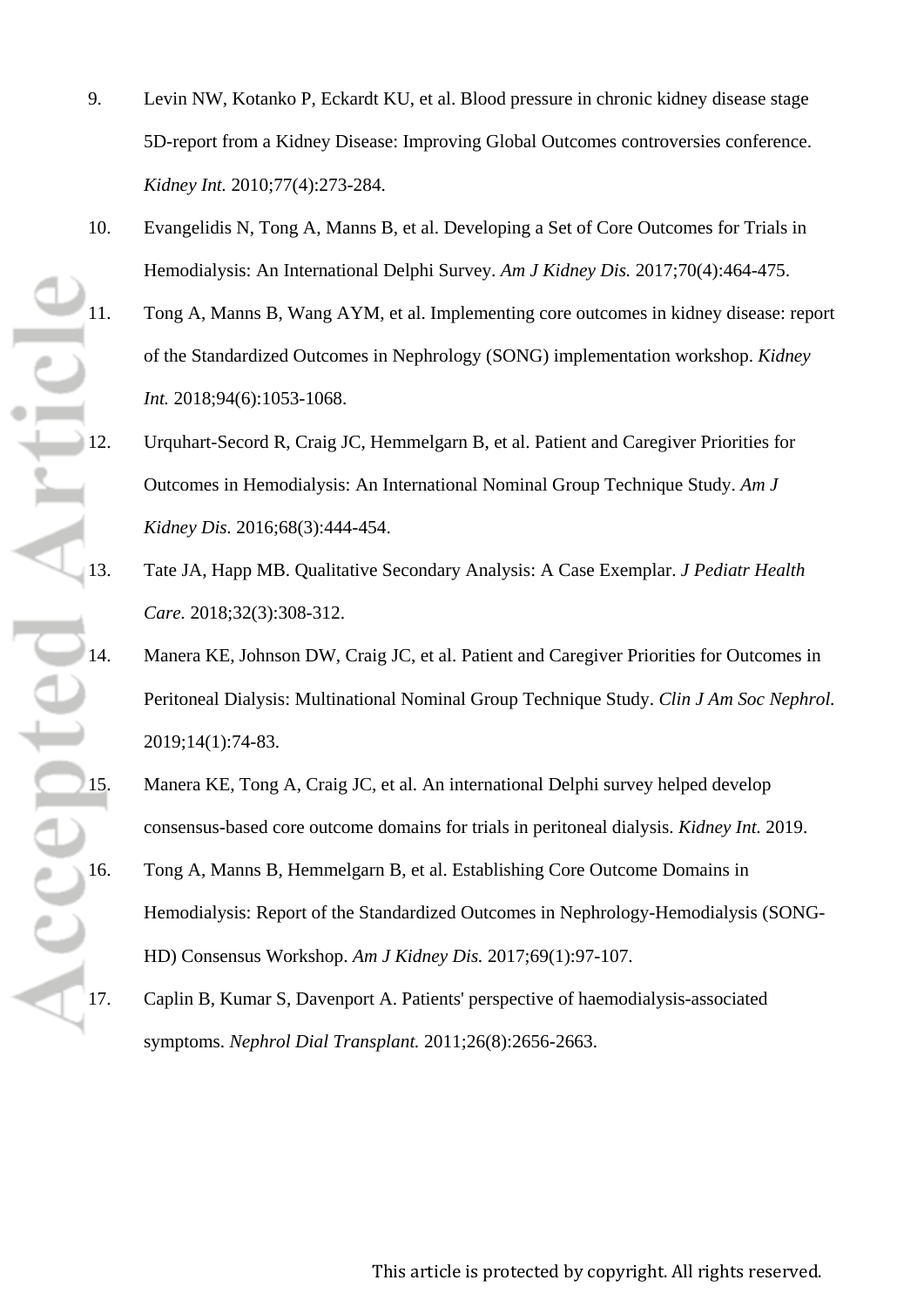- 18. Juergensen E, Wuerth D, Finkelstein SH, Juergensen PH, Bekui A, Finkelstein FO. Hemodialysis and Peritoneal Dialysis: Patients' Assessment of Their Satisfaction with Therapy and the Impact of the Therapy on Their Lives. *Clin J Am Soc Nephrol.*  2006;1(6):1191-1196.
- 19. Kuipers J, Oosterhuis JK, Paans W, et al. Association between quality of life and various aspects of intradialytic hypotension including patient-reported intradialytic symptom score. *BMC Nephrol.* 2019;20(1):164.
- 20. Marshall IJ, Wolfe CDA, McKevitt C. Lay perspectives on hypertension and drug adherence: systematic review of qualitative research. *BMJ.* 2012;345:e3953.
- 21. Francois K, Bargman JM. Evaluating the benefits of home-based peritoneal dialysis. *Int J Nephrol Renovasc Dis.* 2014;7:447-455.
- 22. Agarwal R, Andersen MJ, Bishu K, Saha C. Home blood pressure monitoring improves the diagnosis of hypertension in hemodialysis patients. *Kidney Int.* 2006;69(5):900-906.
- 23. Jolles EP, Padwal RS, Clark AM, Braam B. A Qualitative Study of Patient Perspectives about Hypertension. *ISRN Hypertension.* 2013;2013:10.
- 24. Griva K, Nandakumar M, Ng J-aH, Lam KFY, McBain H, Newman SP. Hemodialysis Self-<br>24. Griva K, Nandakumar M, Ng J-aH, Lam KFY, McBain H, Newman SP. Hemodialysis Self-<br>25. Management Intervention Randomized Trial (HED-SM management Intervention Randomized Trial (HED-SMART): A Practical Low-Intensity Intervention to Improve Adherence and Clinical Markers in Patients Receiving Hemodialysis. *Am J Kidney Dis.* 2018;71(3):371-381.
	- Mason J, Khunti K, Stone M, Farooqi A, Carr S. Educational interventions in kidney disease care: a systematic review of randomized trials. *Am J Kidney Dis.* 2008;51(6):933-951.
	- Finderup J, Jensen JKD, Lomborg K. Developing and pilot testing a shared decision-making intervention for dialysis choice. *J Ren Care.* 2018.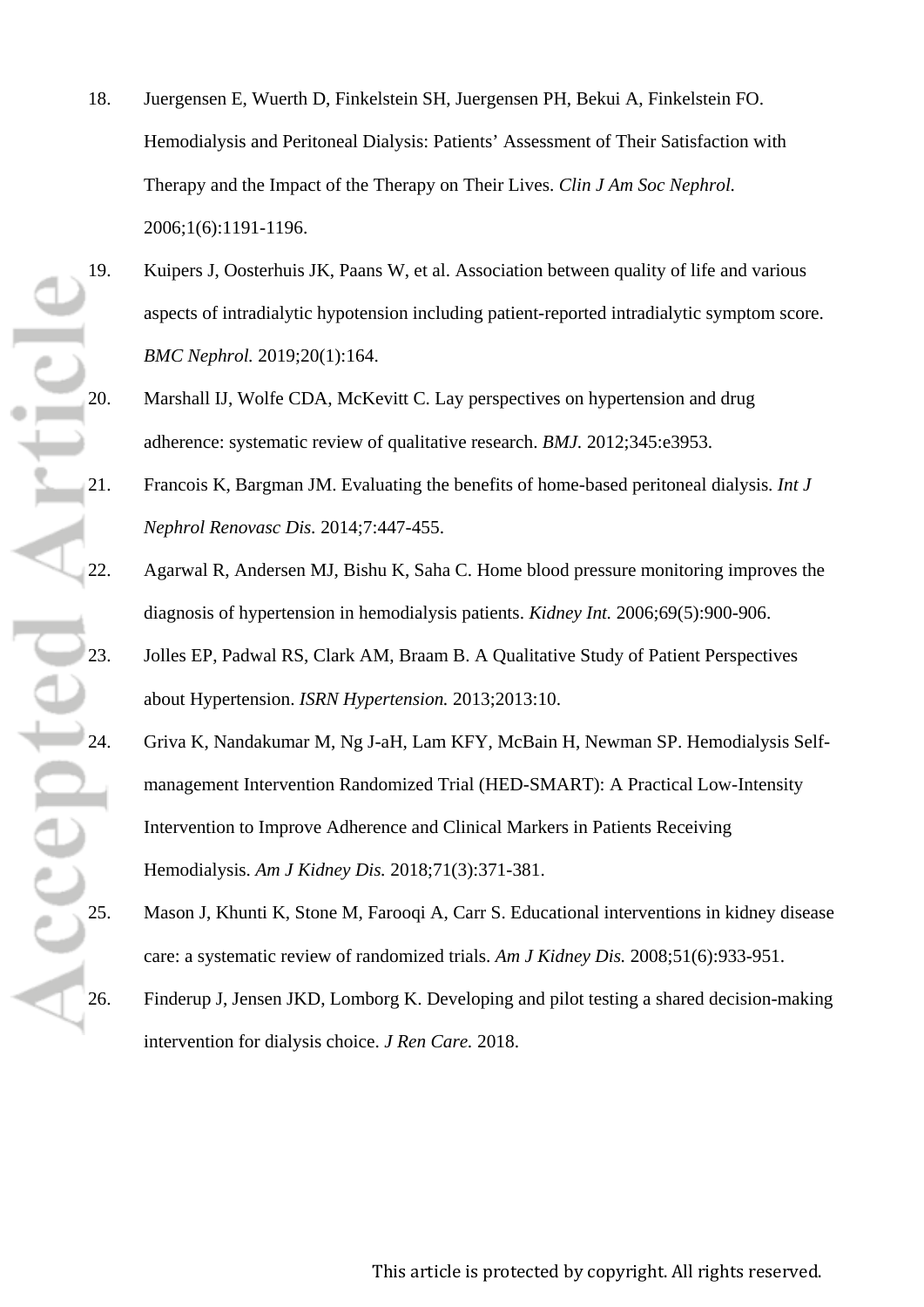- 27. Morton RL, Snelling P, Webster AC, et al. Dialysis modality preference of patients with CKD and family caregivers: a discrete-choice study. *Am J Kidney Dis.* 2012;60(1):102-111.
- 28. Howell M, Wong G, Rose J, Tong A, Craig JC, Howard K. Patient Preferences for Outcomes After Kidney Transplantation: A Best-Worst Scaling Survey. *Transplantation.*  2017;101(11):2765-2773.
- 29. Clark MD, Szczepura A, Gumber A, Howard K, Moro D, Morton RL. Measuring trade-offs in nephrology: a systematic review of discrete choice experiments and conjoint analysis studies. *Nephrol Dial Transplant.* 2018;33(2):348-355.
	- patients' preferences for the management of anemia. *BMC Nephrol.* 2017;18(1):253.
	- 31. Tonelli M, Molzahn AE, Wiebe N, et al. Relocation of remote dwellers living with hemodialysis: a time trade-off survey. *Nephrol Dial Transplant.* 2015;30(10):1767-1773.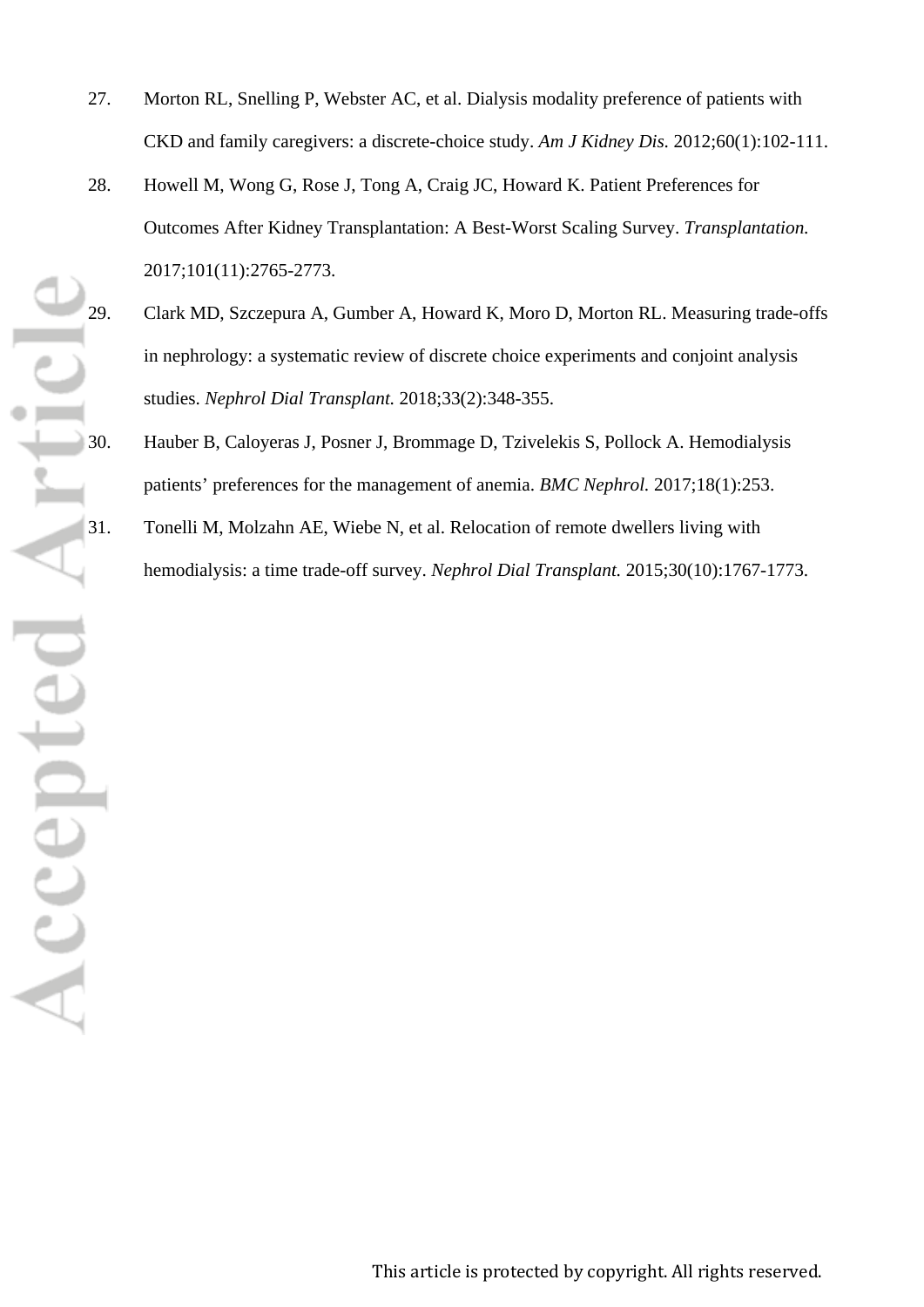# **CONFLICT OF INTEREST STATEMENT**

The results presented in this paper have not been published previously. This is applicable to all authors.

Accepted Article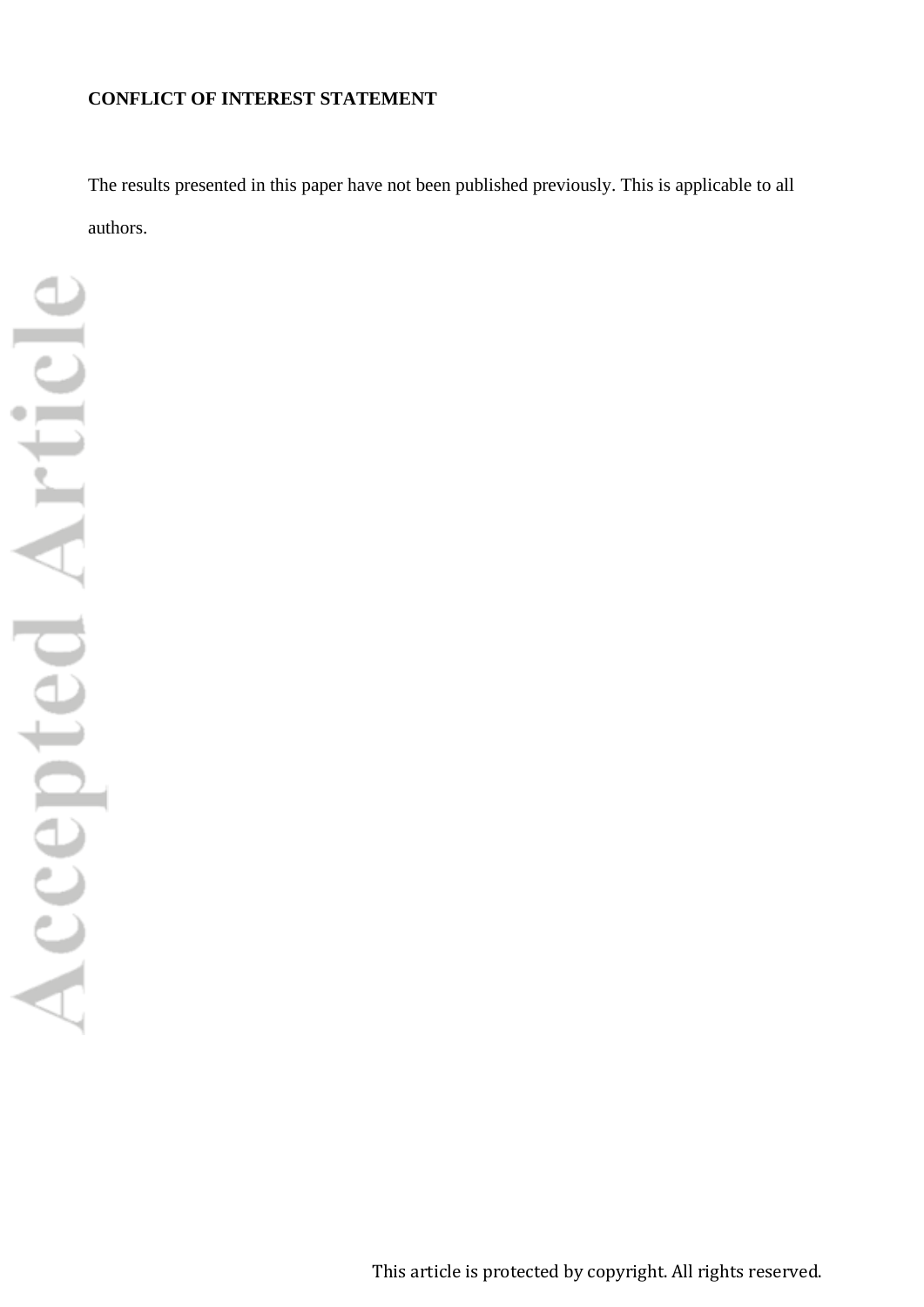# **TABLES AND FIGURES**

Table 1. Characteristics of participants by data source.

Table 2. Selected illustrative quotations for each theme.

Figure 1. Cross-tabulation of themes by dialysis modality and blood pressure symptoms.

Accepted Article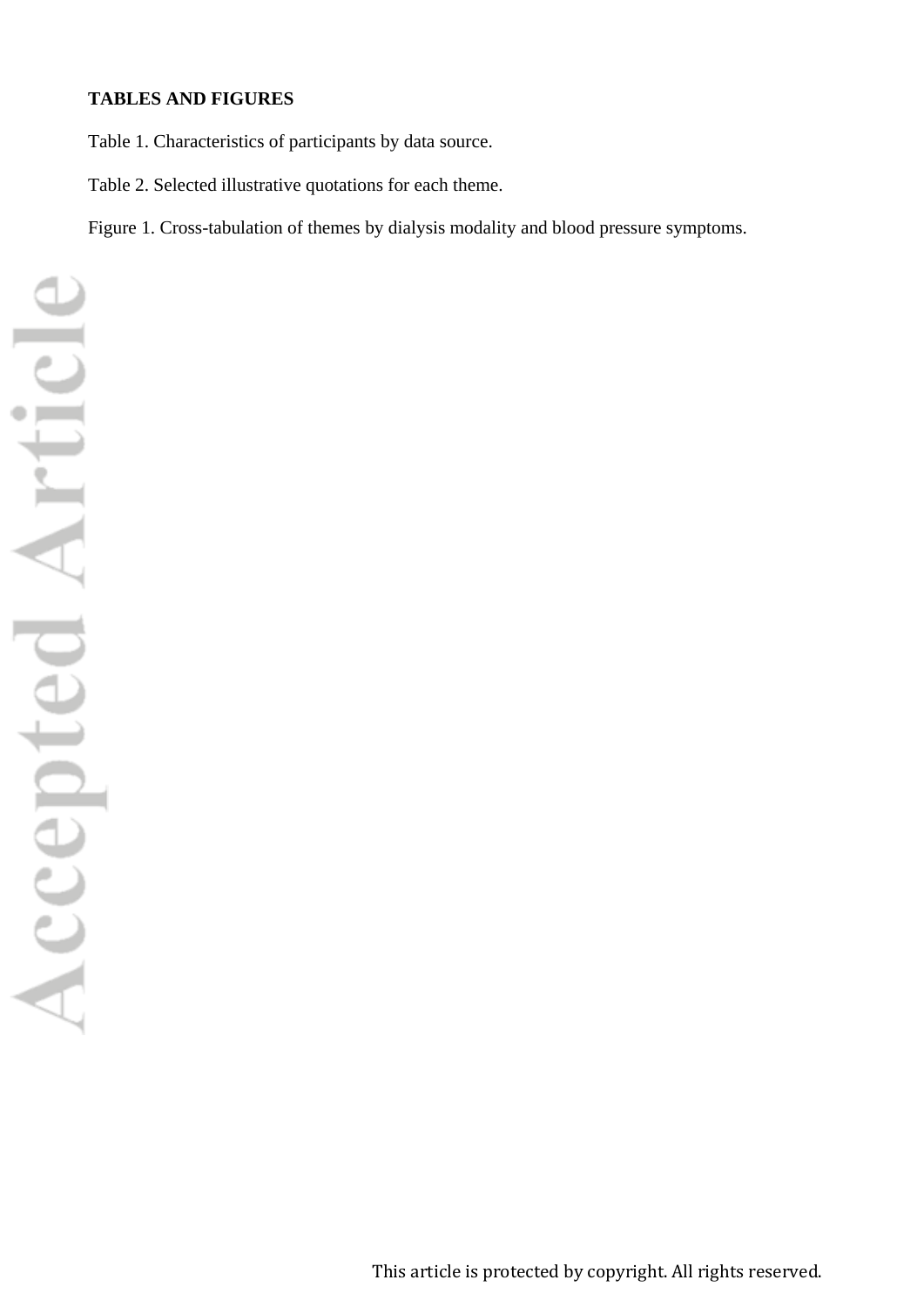**Table 1.** Characteristics of participants by data source, n (%).

۰

Acc

|         |                               |                      | <b>SONG-HD</b>      |                   | <b>SONG-PD</b>          |                     |                    |
|---------|-------------------------------|----------------------|---------------------|-------------------|-------------------------|---------------------|--------------------|
|         |                               | <b>NGT</b><br>$n=82$ | Delphi<br>$n = 202$ | Workshop<br>$n=8$ | <b>NGT</b><br>$n = 126$ | Delphi<br>$n = 207$ | Workshop<br>$n=19$ |
|         | Participant type <sup>a</sup> |                      |                     |                   |                         |                     |                    |
|         | Patient<br>Caregiver/family   | 58 (71)<br>24 (29)   | 168 (83)<br>34(17)  | 7(88)<br>1(13)    | 81 (64)<br>45 (36)      | 177 (83)<br>36(17)  | 13 (68)<br>6(32)   |
| Gender  |                               |                      |                     |                   |                         |                     |                    |
|         | Male                          | 49 (60)              | 96 (48)             | 4(50)             | 63 (50)                 | 115(56)             | 6(32)              |
|         | Female                        | 33(40)               | 106(53)             | 4(50)             | 63 (50)                 | 92(44)              | 13 (68)            |
|         | Age group (years)             |                      |                     |                   |                         |                     |                    |
|         | $18 - 60$                     | n/a                  | 133 (69)            | n/a               | n/a                     | 142 (69)            | n/a                |
|         | $\geq 61$                     | n/a                  | 69 (34)             | n/a               | n/a                     | 65 (31)             | n/a                |
| Country |                               |                      |                     |                   |                         |                     |                    |
|         | Australia                     | 44 (54)              | 49 (24)             | $\mathbf 0$       | 64 (51)                 | 35(17)              | $\mathbf 0$        |
|         | Canada                        | 38 (46)              | 53 (26)             | $\overline{0}$    | 0                       | 13(6)               | 16 (84)            |
|         | <b>United Kingdom</b>         | 0                    | 35(17)              | 1(13)             | $\Omega$                | 29(14)              | 0                  |
|         | <b>United States</b>          | 0                    | 25(12)              | 7(88)             | 30(24)                  | 91(44)              | 2(11)              |
|         | New Zealand                   | 0                    | 21(10)              | 0                 | $\Omega$                | 1(0.5)              | 0                  |
|         | Hong Kong                     | $\pmb{0}$            | 0                   | $\mathbf 0$       | 32(25)                  | 15(7)               | 1(5)               |
|         | Otherb                        | $\mathsf 0$          | 19(9)               | $\mathbf 0$       | $\Omega$                | 23(11)              | 0                  |
|         |                               |                      |                     |                   |                         |                     |                    |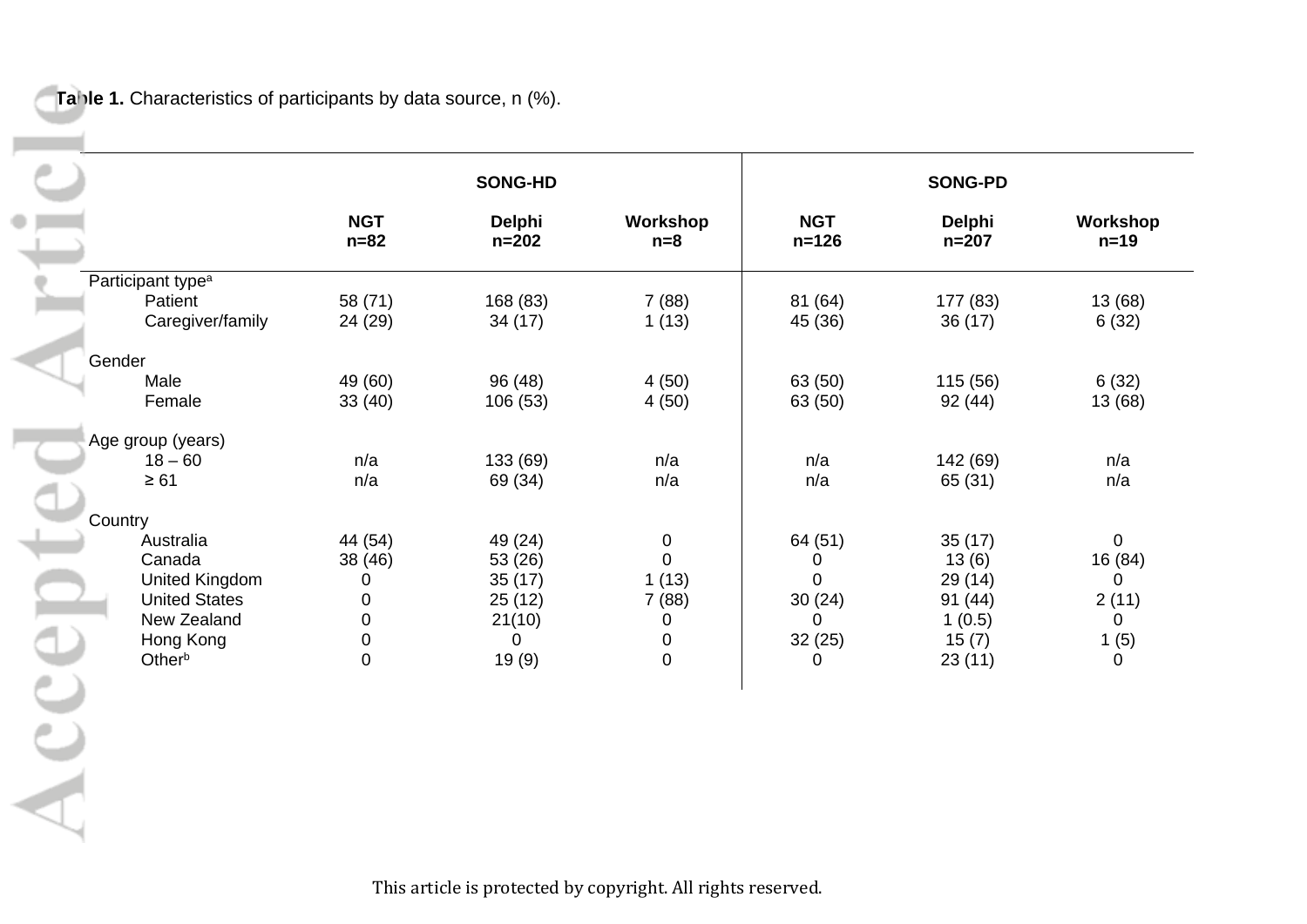| $\triangle$ HD modality (patient only) <sup>c</sup> |                            |         |     |  |  |
|-----------------------------------------------------|----------------------------|---------|-----|--|--|
| า-centre                                            | 22(57)<br>וטו טט           | 91(45)  | n/a |  |  |
| ⊣ome                                                | (A3)<br>OE.<br><b>2017</b> | 70 (35) | n/a |  |  |

SONG: Standardised Outcomes in Nephrology; HD: Haemodialysis; PD: Peritoneal dialysis; NGT: Nominal Group Technique; Delphi: a sequential, consensus-based survey method.<br>The have multiple roles. <sup>b</sup>Other includes 15 countr Romania and Spain. <sup>c</sup> Percentages do not add up to 100 due to undisclosed responses (excluded).

 $\circ$ 

Accepted Art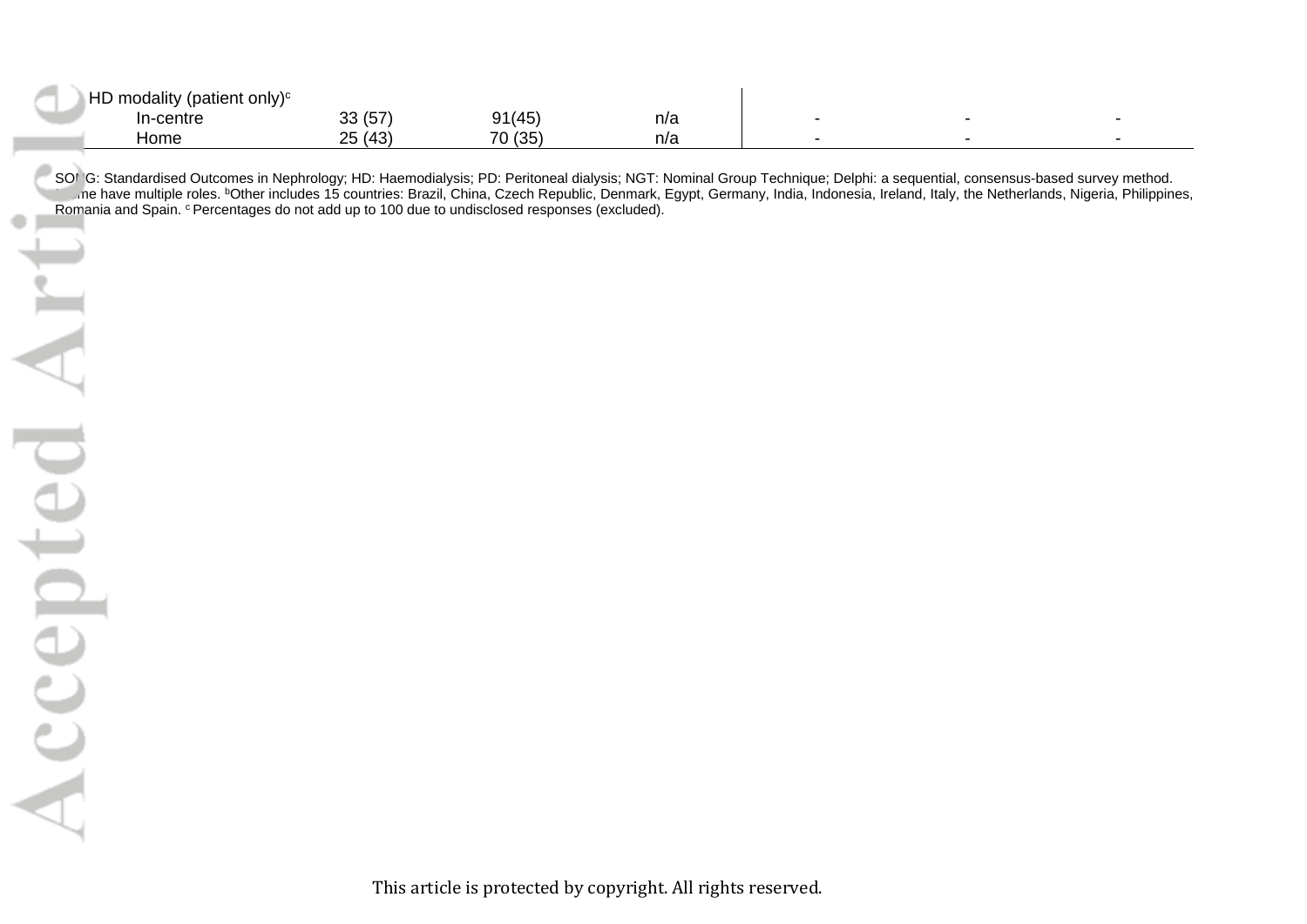#### **Helpless and incapacitated**

### *Dis ibling and debilitating symptoms*

- "It's incapacitating. You physically feel like you'd just pass out and I've seen it happen to me both when it goes low, and when it went high low is likely you just get dizzy. High is where you get the dizziness but you also get the nausea as well, so it's completely debilitating." (HD)
- "And I've been sent down to my ride in a wheelchair, 'cause my blood pressure's low." (HD)
- "I've got number one as blood pressure, because that's what governs her. Her blood pressure's down, that's it, you're gone for the day, doesn't matter what the rest of them are. If her blood pressure's okay, then you have an okay sort of day" (PD)
- "We've been on trains and she's had a blackout." (PD)

## *Limiting ability to work*

• "I would love to work part time as I miss the contact with the patients in the dental office I worked in. However, due to some tiredness and a low blood pressure problem is just would not work" (HD)

• "The frustrating thing is I can't do anything about it, and I have no way of planning when it's going to happen [drop in blood pressure]. I've turned up for work at night shift, have been doing the restricted drug count that we have to do at the start and at the end of our shift, and gone to my co-worker oh, got to lay down otherwise I'm going to faint. Lie down, put my feet up against the wall and feel perfectly fine while I'm laying like that, but I can't work lying flat on my back with my feet up the wall." (PD).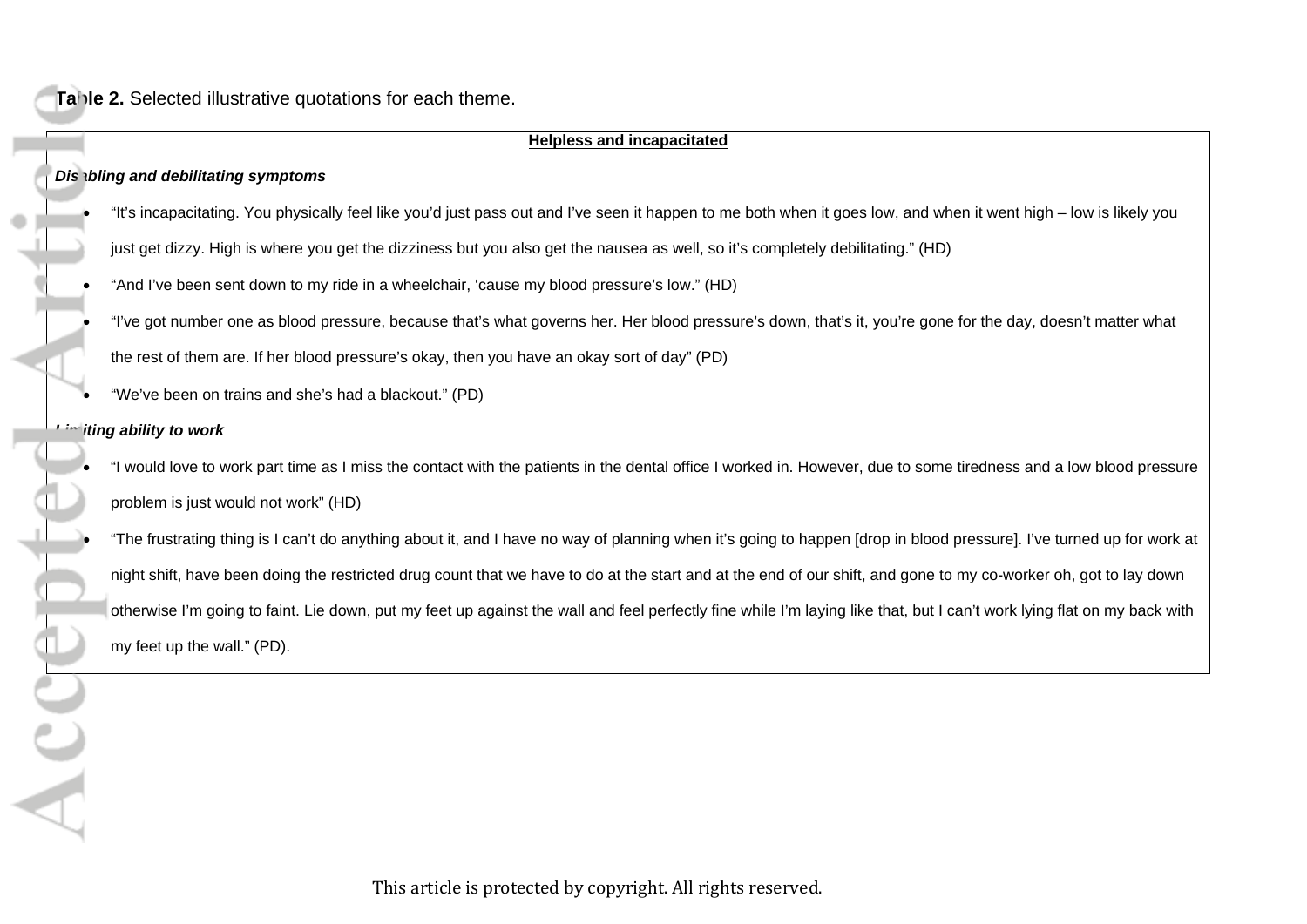## *Fear of "crashes" (i.e. a sudden drop in blood pressure)*

• This is THE MOST SCARY THING about dialysis." (HD)

- "I can't do home dialysis. I don't know how you guys can. I'm just too scared to do it. In case something goes wrong, and my blood pressure is a factor. I mean, the girls work out how much fluid they take off me, but very often, I still – like I got up the .. thinking one was fine. Stood up and it was like 55/40 <laughs> and – yeah. I wouldn't be able to handle that at home. Just let them do it." (HD)
- "Can be dangerous, happened a lot as I was learning. Could have used more help understanding it, I was doing it alone and had to stop myself from passing out." (HD)
- "Realize it is very important and have seen alarm in nurses when it has happened to other people." (HD)

### *Forced to depend on others*

 $\sum_{i=1}^{n}$ 

- "And before I could do anything, I had to call for my husband then I passed out and then ambulance came and I was yeah quite critical, so yeah. That's the first time in four years. My husband's frantic, doesn't wanna leave me." (HD)
- "Can be dangerous! [drop in blood pressure] Dialysis nurses are quick to respond, but my brother's a big guy and his chair was old and they couldn't get his head down as fast as they'd liked to." (HD)
- When I used to get on the machine every 15 minutes, my blood pressure just drops. [My wife] took it about two weeks ago and I was 80 over 60. And then you just feel yourself crashing. There's nothing you could do. I couldn't even speak and the girls just looked at me and go, "Oh alright. There's something wrong with you," so they just run the saline back into me for a while." (HD)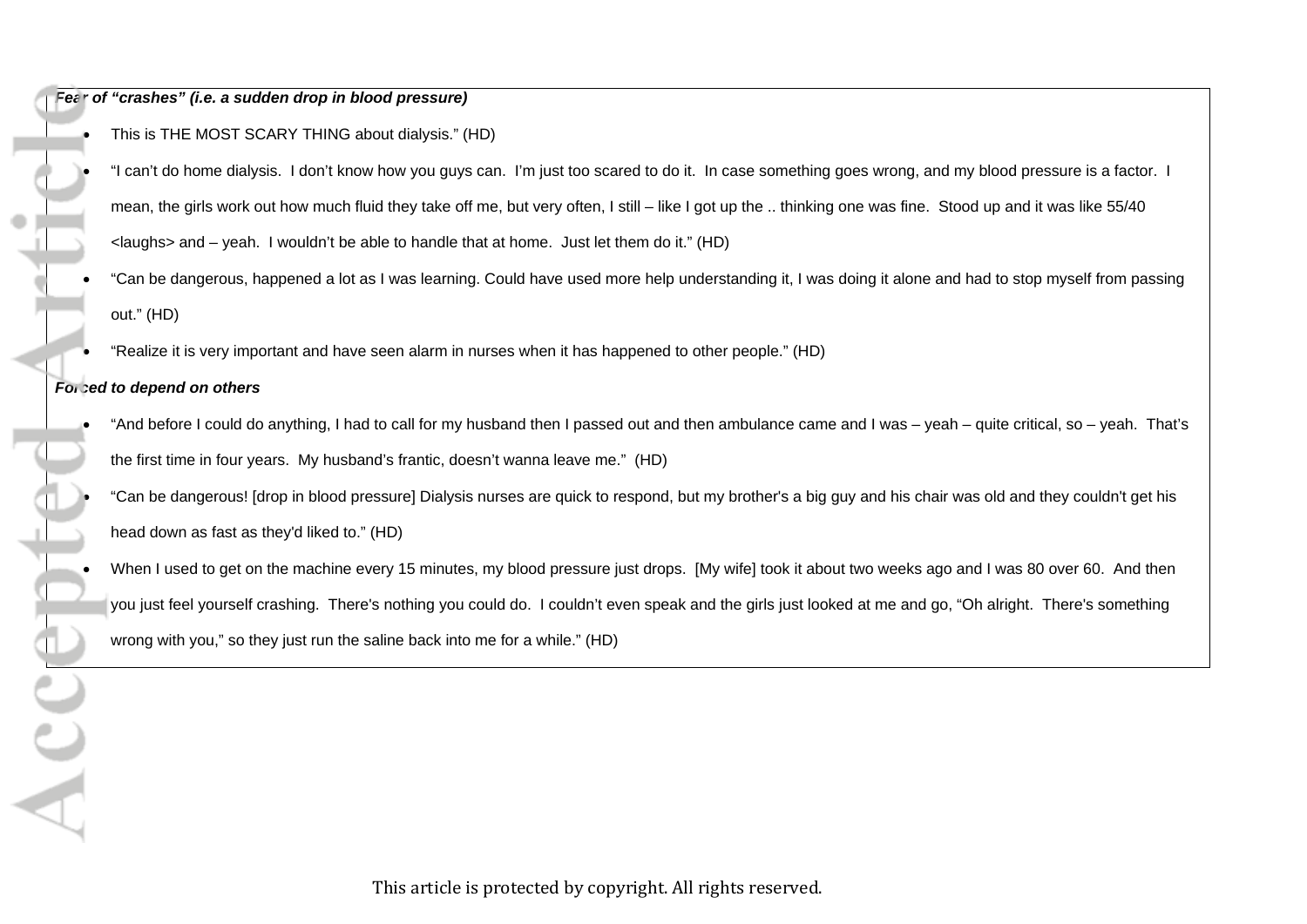**Dismissed and ignored** *Disregarded as a problem* • "When discussing with doctors they ignore my blood pressure levels and tell me there is no problem. After changing doctor it was fixed. It indicates inconsistency of what is acceptable and not. Since my blood pressure is at a good level, I feel a lot better and relaxed." (HD) • "Because most of the doctors, they hear my thing [hypertension], they just started to prescribe medicine. And this one and the last doctor, this specialist, I feel more confident, because he wants to find out a cause. He's the only person who did that." (HD) • "My blood pressure has been ignored for years despite my pleas for help and long term high blood pressure. Now I have an enlarged heart and empty pockets. I don't exactly feel well cared for. I feel left to die slowly while I become bankrupt." (HD) *Lacking information, education and reassurance* • "So for me, I've always wanted to know what it is that triggers the blood pressure behaviour and no one has ever, ever been able to explain it to me." (HD) • "Sometimes our [blood pressure] results are so varied that even doctors and nurse, and nurse practitioners themselves can't understand – And it's a big concern because it's really – it's a big part on your body." (HD). • "The medication that the doctors were giving me on there was just helping destroy my kidneys a lot faster than usual and I had no idea of this. When I got here and started going with my kidney doctor now, he said, Well, if you've been taking this medication, your kidneys wouldn't be in such bad shape. But nobody ever told me that, how was I supposed to know?" (HD) • "I don't know why happening, that blood pressure, because it's a risk when you have high blood pressure— Risk of brain damage or – that's my opinion, you

This article is protected by copyright. All rights reserved.

 $\overline{\Delta}$  C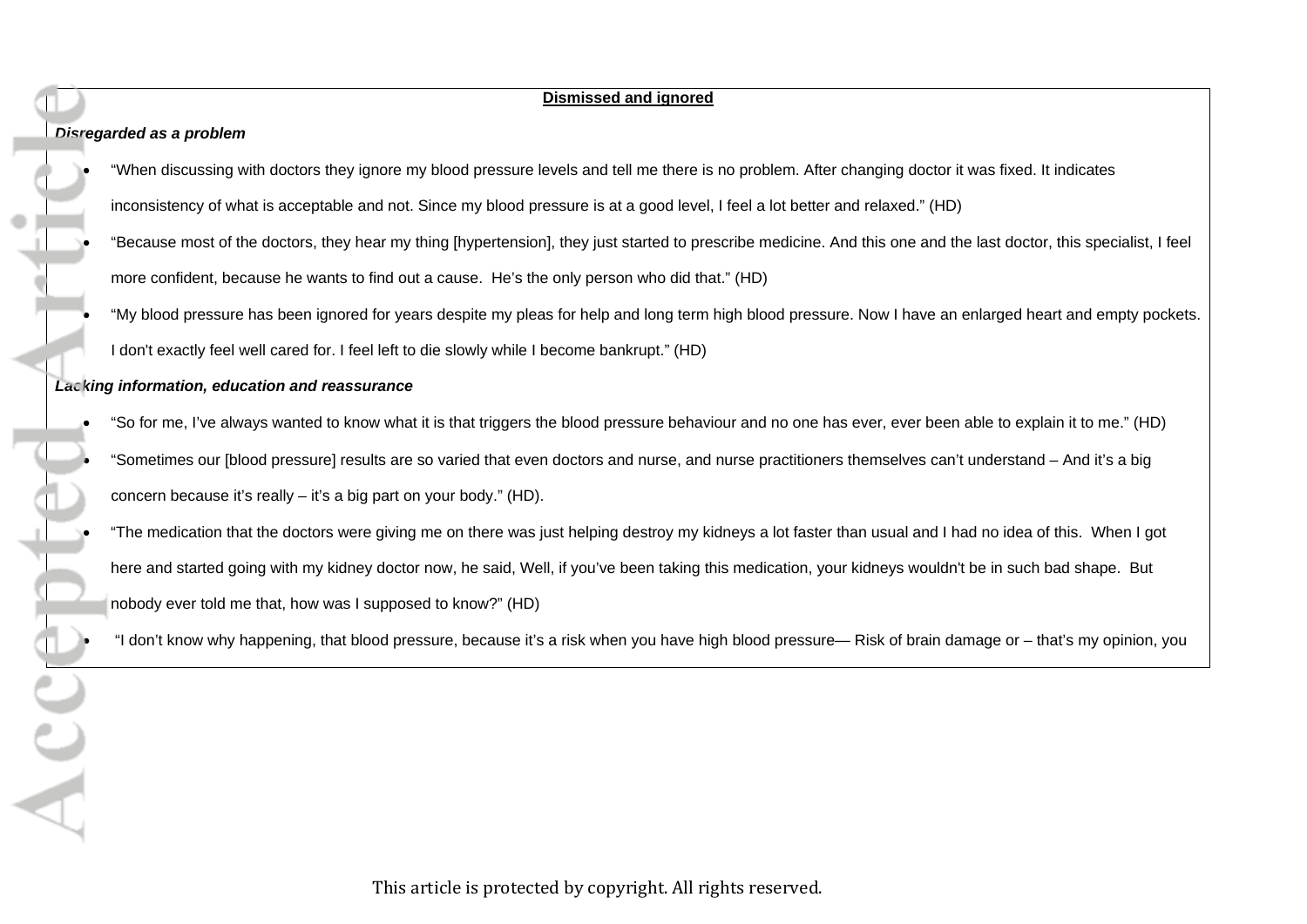know, you go high high and then oh, what's happening? You don't know what's happening to your body." (PD) **Escalating medication burden** • "He's more worried, like there'll be another set of medications prescribed while the doctors to take in this medication you go such and such, this is a bit - the doctors keep piling medications." (HD) • "An ongoing major problem as too much BP medication limits lifestyle." (PD) • "There's also the number of medications, so the pill burden is actually increasing for me." (PD). **Taking control for self-management** *Determining thresholds in fluid management* • "Since I began doing my own dialysis at home, I learned the limits of fluid removals and removal rates for my body and was able to minimize crashes and stop them much sooner as I pushed my dry weight. So by taking control, this became a manageable thing. Often protocols and doctors' orders for dry weights are aggressive and cause unnecessary crashing and cramping." (HD). • "So you have to know yourself. You have to know your patterns." (HD) *Establishing a routine for proactive monitoring* • "Yeah, routine. You got your little, you feel like a school kid with your little book" (PD) • "Good management is so important for a good outcome" (PD) • "My blood pressure is monitored several times a week by my wife" (PD)

 $\Delta$  C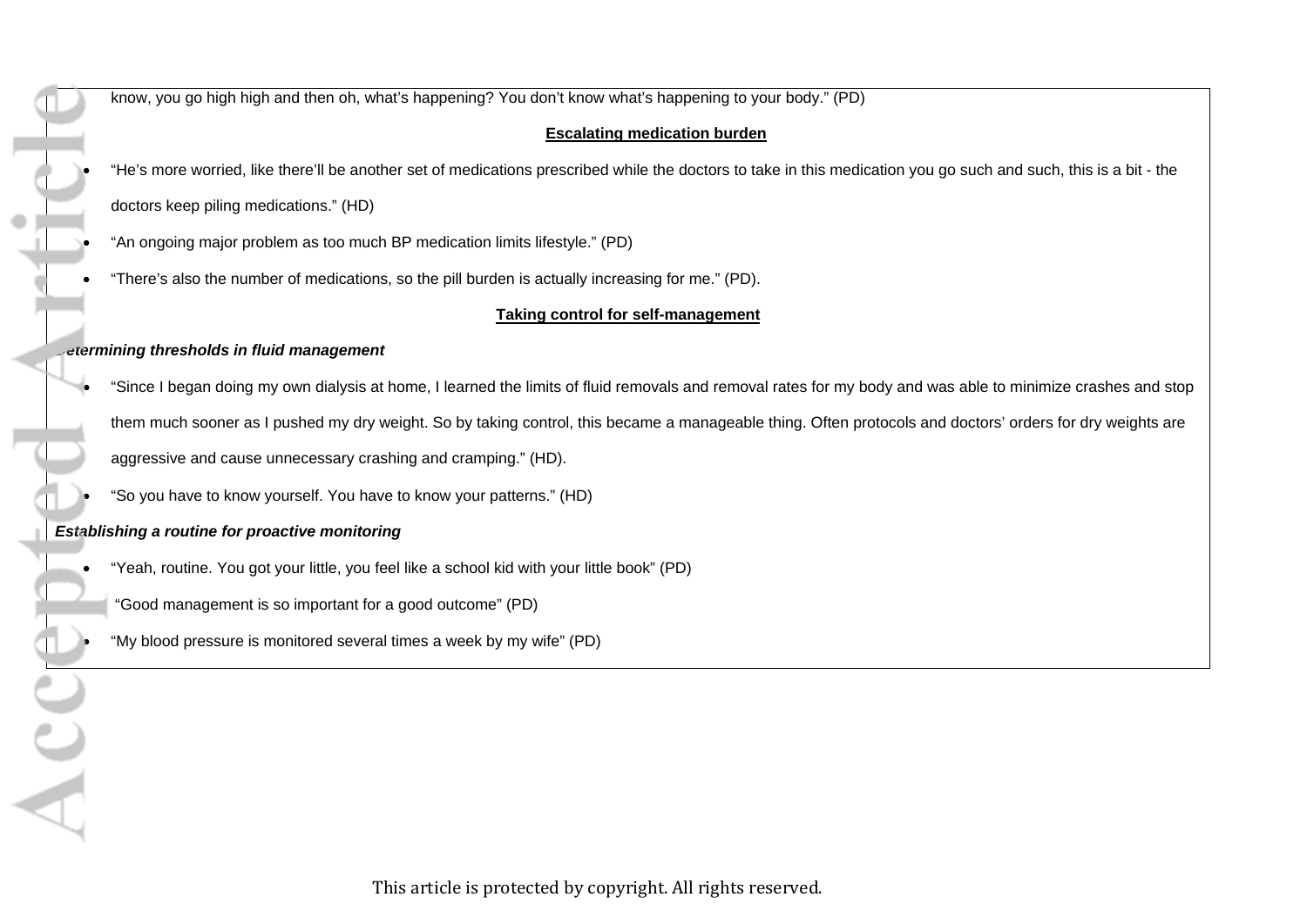• "We do running sheets and everything 'cause I'm thinking if I'm going through day by day with high blood pressure and I'm driving and I've got kids in the car

and all sorts of things, well then, I'm putting everyone at risk" (HD)

HD: Haemodialysis; PD: Peritoneal dialysis; "Crashes": Sudden drop in blood pressure.

Accepted Arti